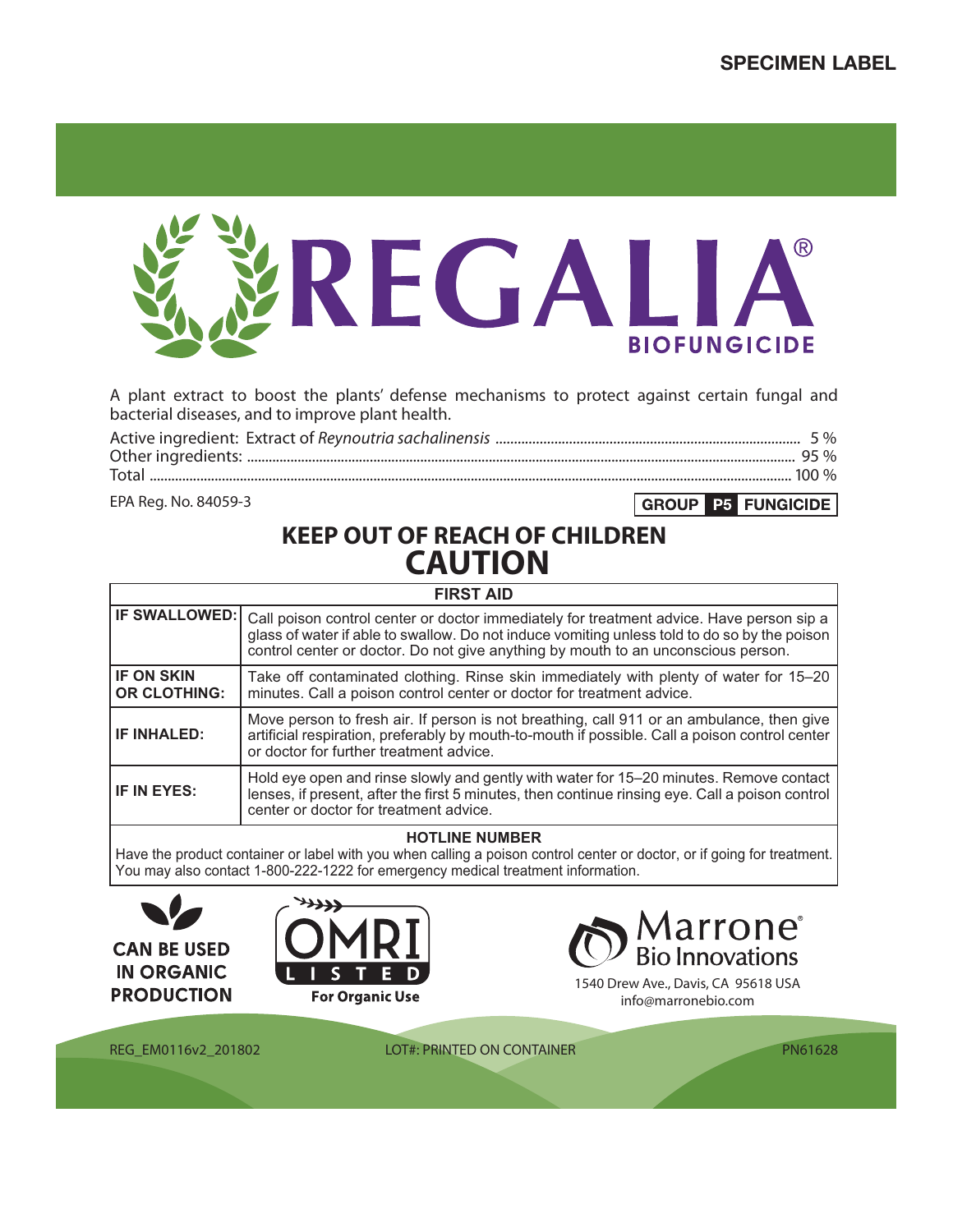## **PRECAUTIONARY STATEMENTS HAZARDS TO HUMANS AND DOMESTIC ANIMALS**

**CAUTION:** Causes moderate eye irritation. Avoid contact with eyes or clothing. Wear goggles or safety glasses. Wash thoroughly with soap and water after handling and before eating, drinking, chewing gum, using tobacco or using the toilet.

# **PERSONAL PROTECTIVE EQUIPMENT (PPE)**

Applicators and other handlers must wear:

- Long-sleeved shirt and long pants • Shoes plus socks
- Waterproof gloves
- Protective eyewear

Follow manufacturer's instructions for cleaning and maintaining PPE. If no such instructions for washables, use detergent and hot water. Keep and wash PPE separately from other laundry.

# **ENVIRONMENTAL HAZARDS**

For terrestrial uses: do not apply directly to water, to areas where surface water is present, or to intertidal areas below the mean high water mark. Do not contaminate water when disposing of equipment washwater or rinsate.

## **DIRECTIONS FOR USE**

It is a violation of Federal Law to use this product in a manner inconsistent with its labeling. Do not apply this product in a way that will contact workers or other persons, either directly or through drift. Only protected handlers may be in the area during application. For any requirements specific to your State or Tribe, consult the State or Tribal agency responsible for pesticide regulation.

# **AGRICULTURAL USE REQUIREMENTS**

Use this product only in accordance with its labeling and with the Worker Protection Standard, 40 CFR Part 170. This standard contains requirements for the protection of agricultural workers on farms, forests, nurseries and greenhouses and handlers of agricultural pesticides. It contains requirements for training, decontamination, notification and emergency assistance. It also contains specific instructions and exemptions pertaining to the statements on this label about personal protective equipment (PPE) and the restricted-entry interval (REI). The requirements in this box only apply to uses of this product that are covered by the Worker Protection Standard.

Do not enter or allow worker entry into treated areas during the restricted-entry interval (REI) of 4 hours.

PPE required for early entry to treated areas that is permitted under the Worker Protection Standard and that involves contact with anything that has been treated such as plants, soil or water is:

- Coveralls
- Waterproof gloves
- Shoes plus socks
- Protective eyewear

Exception: If the product is soil-injected or soil-incorporated, the Worker Protection Standard, under certain circumstances, allows workers to enter the treated area if there will be no contact with anything that has been treated. The REI does not apply when this product is used for seed treatment at planting or in hopper box treatments.

# **GENERAL INFORMATION**

REGALIA® Biofungicide is an extract from the plant *Reynoutria sachalinensis* for use on edible and field crops. REGALIA® Biofungicide applied to actively growing plants (see DIRECTIONS FOR USE) will help protect treated portions from certain plant diseases and will improve plant health. Plant health benefits often result in greater yields at harvest, especially when crops are stressed by pathogens or environmental conditions. Use REGALIA® Biofungicide as a preventative rather than a curative application. Apply prior to disease infestation to protect the growing leaf tissue, flowers and above ground fruit and vegetables. See specific information below for diseases controlled and use rates on edible crops.

REGALIA® Biofungicide can be used in multiple application methods to control or suppress certain soil-borne or foliar diseases and to promote healthy plant growth. See below for specific information on diseases controlled and use rates.

# **MODE OF ACTION**

The extract obtained from *Reynoutria sachalinensis* plant material contains bioactive compounds. The extract, when applied to the host plant, activates the plant's defense system to increase phenolics and antioxidants, and strengthen cell walls. This mode of action is classified as induced systemic resistance.

When applied at rates and timing for disease control, the induced resistance against important diseases provides translaminar activity, which takes place within one to two days of application. Repeat foliar applications per label instructions. Use REGALIA® Biofungicide, therefore, as a preventative treatment. In addition to foliar applications, REGALIA® Biofungicide can be used in multiple application methods as a plant dip, soil drench, in-furrow spray, or applied through drip irrigation to control or suppress certain soil-borne diseases and to promote healthy root growth.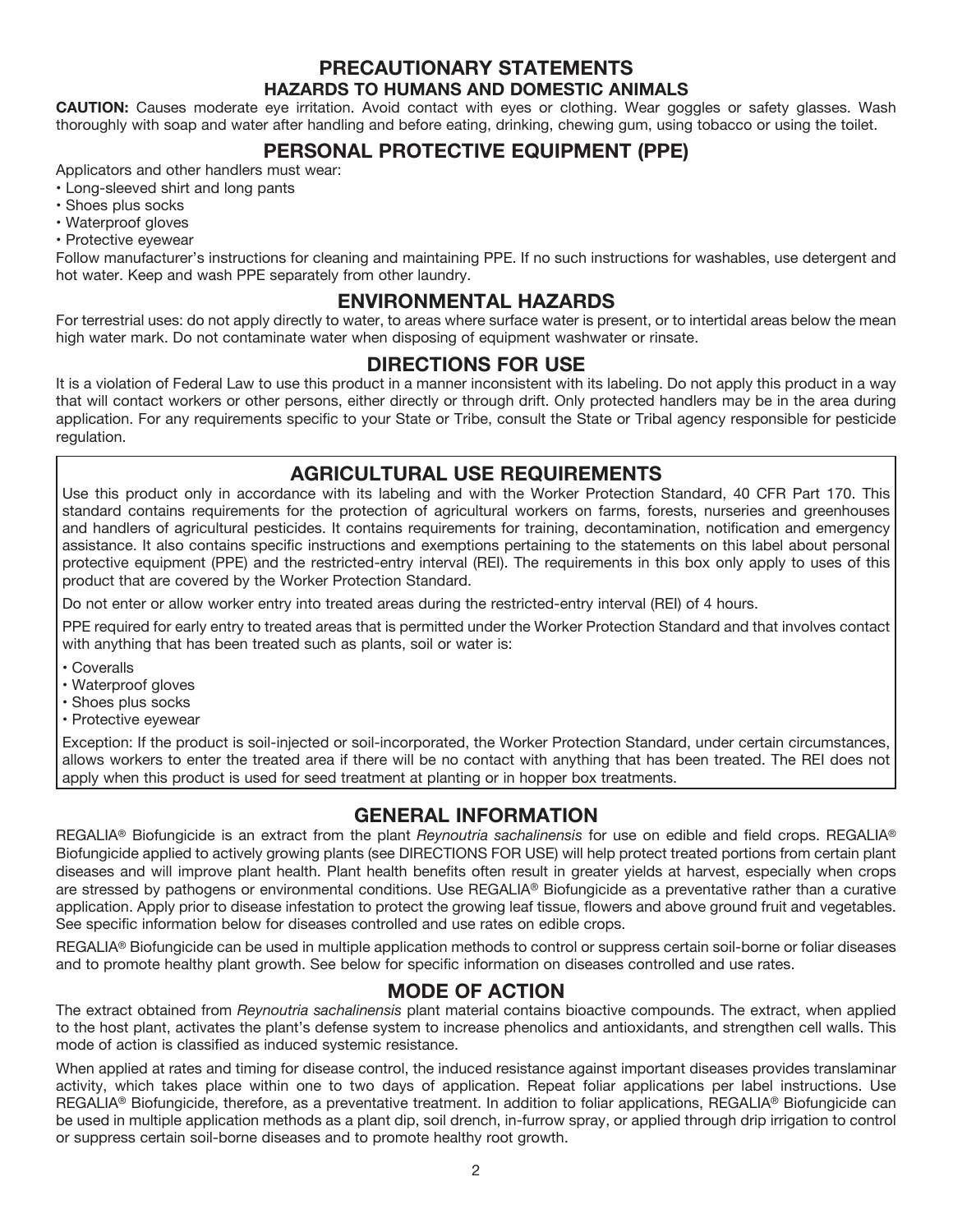When applied at rates and timing for plant health effects, the improved plant defense responses minimize the impacts of stress and disease, resulting in optimized yields at harvest. Applying REGALIA® Biofungicide has been shown to increase leaf chlorophyll content and increase soluble protein content in some crops. These effects often lead to improved crop quality and/ or yields.

## **MIXING AND APPLICATION INSTRUCTIONS – SHAKE WELL PRIOR TO USE –**

**Mixing instructions:** Prepare no more mixture than is required for the immediate operation. Agitate the solution continuously during mixing and application. Mechanical mixing is recommended for proper mixing of REGALIA® Biofungicide mixtures.

**REGALIA® Biofungicide alone:** Add ½ of the required amount of water to the mix tank. With the agitator running, add the REGALIA® Biofungicide to the mix tank. Continue agitation while adding the remainder of the water. Begin application of the solution after the REGALIA® Biofungicide has completely dispersed into the mix water. Maintain agitation until all the mixture has been applied.

**REGALIA® Biofungicide + tank mixtures:** Add ½–¾ of the required amount of water to the mix tank. Start the agitation before adding any tank mix ingredients. In general, tank mix ingredients should be added in this order: wettable powders, dry flowable formulations, liquid flowable formulations, and emulsifiable formulations such as REGALIA® Biofungicide. Always allow each tank mix ingredient to become completely dispersed before adding the next component. Maintain continuous agitation until all components have been dispersed and throughout the application process. After all components are completely dispersed add the remainder of the water. REGALIA® Biofungicide cannot be mixed with another product with a prohibition against mixing. Use of the tank mix must be in accordance with the most restrictive label limitations and precautions. **Do not pre-mix REGALIA® Biofungicide with any other tank mix component prior to adding to the spray tank.**

**Note:** When using REGALIA® Biofungicide in tank-mixtures, all products in water soluble packaging should be added to the tank before any other tank-mix ingredient, including REGALIA® Biofungicide. Allow the water-soluble packaging to completely dissolve and the product(s) to completely disperse before adding any other tank-mix ingredient to the tank.

**Compatibility:** Do not combine REGALIA® Biofungicide in the spray tank with pesticides, adjuvants, or fertilizers if there has been no previous experience or use of the combination to show it is physically compatible, effective, and non-injurious under your use conditions. REGALIA® Biofungicide is compatible with many commonly used pesticides, fertilizers, adjuvants, and surfactants, but has not been evaluated with all potential combinations. To ensure compatibility of the tank mix combinations, evaluate prior to use as follows: Using a suitable container, add the proportional amounts of product to water. Add wettable powders first, then water dispersible granules, then liquid flowables, and lastly, emulsifiable concentrates. Mix thoroughly and let stand for at least five minutes. If the combination stays mixed or can be remixed, it is physically compatible. Test the mix on a small portion of the crop to be treated to ensure that a phytotoxic response will not occur as a result of the application.

**Application Instructions:** REGALIA® Biofungicide is a micro-emulsion concentrate consisting of certain ingredients extracted from *Reynoutria sachalinensis*. Use 50–mesh nozzle screens or larger. Use higher water volumes with larger sized crops and extensive foliage to obtain thorough coverage.

**See FOLIAR AERIAL and FOLIAR GROUND APPLICATION section for use directions.**

**See CHEMIGATION section for use directions.**

**See BACKPACK/HANDHELD SPRAYER section for use directions.**

**See PRE-PLANT DIP section for use directions.**

**See SOIL TREATMENT section for use directions.**

# **FOLIAR AERIAL APPLICATION INSTRUCTIONS**

Apply REGALIA® Biofungicide by aerial application to the Edible Crops listed on this label at the rate of 0.5–1 quart per acre in a minimum of 5 gallons of water per acre unless otherwise specified in the SELECTED CROPS section. Increasing the amount of water applied per acre will improve product performance. Follow all instructions to reduce aerial drift.

# **AERIAL DRIFT REDUCTION ADVISORY INFORMATION**

GENERAL: Avoiding spray drift at the application site is the responsibility of the applicator. The interaction of many equipment and weather related factors determine the potential for spray drift. The applicator and the grower are responsible for considering all these factors when making decisions. Where states have more stringent regulations, they should be observed. Note: This section is advisory in nature and does not supersede the mandatory label requirements.

**INFORMATION ON DROPLET SIZE:** The most effective way to reduce drift potential is to apply large droplets. The best drift management strategy is to apply droplets large enough to provide sufficient coverage and control. Applying larger droplets reduces drift potential, but will not prevent drift if applications are made improperly, or under unfavorable environmental conditions (see Wind, Temperature and Humidity, and Temperature Inversions).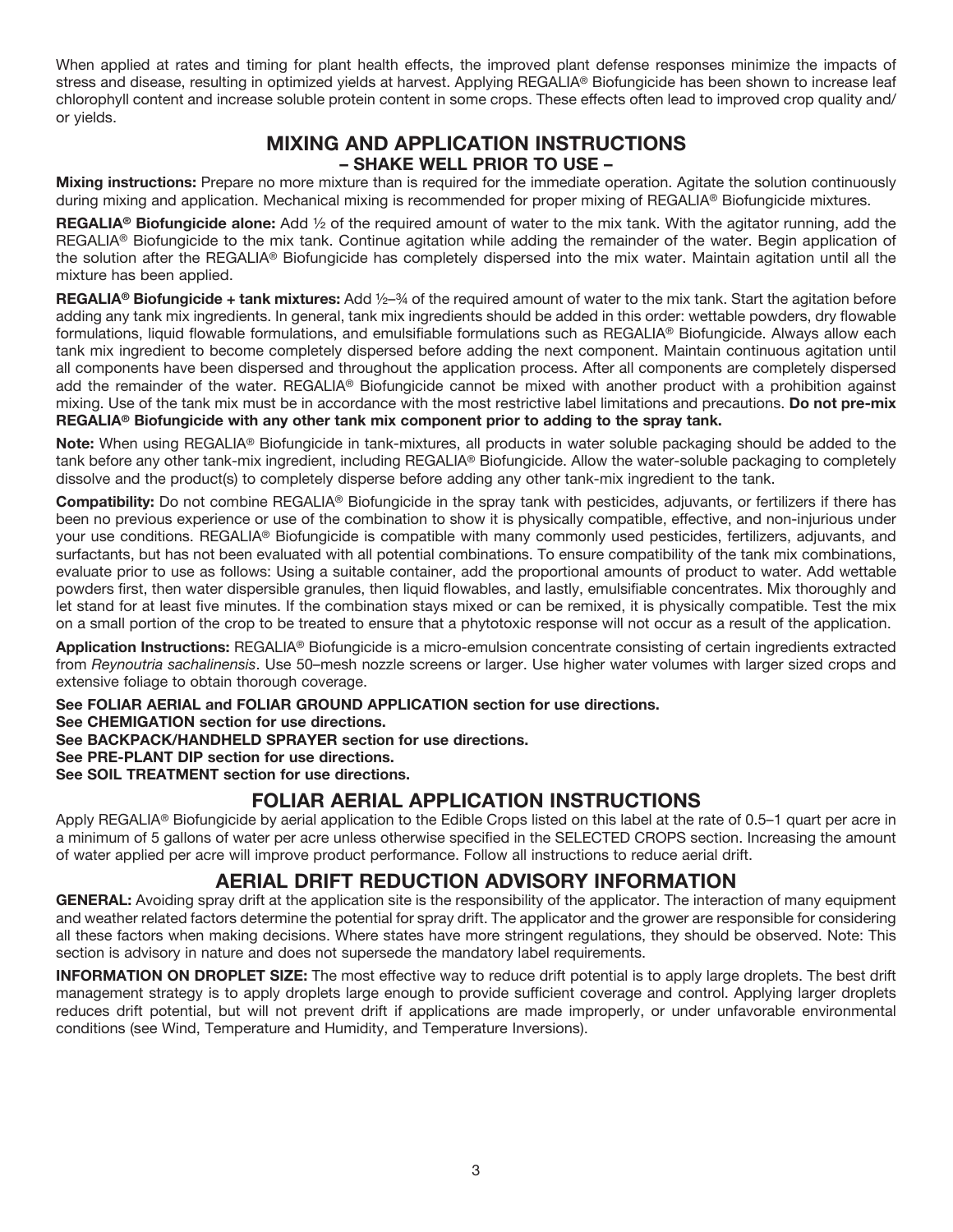**CONTROLLING DROPLET SIZE:** Use high flow rate nozzles to apply the highest practical spray volume. Nozzles with higher rated flows produce larger droplets. Pressure – Do not exceed the nozzle manufacturer's recommended pressures. For many nozzle types, lower pressure produces larger droplets. When high flow rates are needed, use higher flow rate nozzles instead of increasing pressure. Number of Nozzles – Use the minimum number of nozzles that provide uniform coverage. Nozzle Orientation – Orienting nozzles so that the spray is released parallel to the airstream produces larger droplets than other orientations and is the recommended practice. Significant deflection from horizontal will reduce droplet size and increase drift potential. Nozzle Type – Use a nozzle type that is designed for the intended application. With most nozzle types, narrower spray angles produce larger droplets. Consider using low-drift nozzles. Solid stream nozzles oriented straight back produce the largest droplets and the lowest drift.

**BOOM WIDTH:** For aerial applications, the boom width must not exceed 75% of the wingspan or 90% of the rotary blade. Use upwind swath displacement and apply only when wind speed is 3–10 mph as measured by an anemometer. Use medium or coarser spray according to ASAE 572 definition for standard nozzles or VMD for spinning atomizer nozzles. If application includes a no-spray zone, do not release spray at a height greater than 10 feet above the ground or crop canopy.

**APPLICATION HEIGHT:** Do not make application at a height greater than 10 feet above the top of the largest plants unless a greater height is required for aircraft safety. Making applications at the lowest height that is safe reduces exposure of droplets to evaporation and wind.

**SWATH ADJUSTMENT:** When applications are made with a crosswind, the swath will be displaced downward. Therefore, on the up and downwind edges of the field, the applicator must compensate for this displacement by adjusting the path of the aircraft upwind. Swath adjustment distance should increase with increasing drift potential (higher wind, smaller drops, etc.).

**WIND:** Drift potential is lowest between wind speeds of 2–10 mph. However, many factors, including droplet size and equipment type determine drift potential at any given speed. Application should be avoided below 2 mph due to variable wind direction and high inversion potential. NOTE: Local terrain can influence wind patterns. Every applicator should be familiar with local wind patterns and how they affect spray drift.

**TEMPERATURE AND HUMIDITY:** When making applications in low relative humidity, set up equipment to produce larger droplets to compensate for evaporation. Droplet evaporation is most severe when conditions are both hot and dry.

**TEMPERATURE INVERSIONS:** Do not apply during a temperature inversion because drift potential is high. Temperature inversions restrict vertical air mixing, which causes small, suspended droplets to remain in a concentrated cloud. This cloud can move in unpredictable directions due to the light variable winds common during inversions. Temperature inversions are characterized by increasing temperatures with altitude and are common on nights with limited cloud cover and light to no wind. They begin to form as the sun sets and often continue into the morning. Their presence can be indicated by ground fog; however, if fog is not present, inversions can also be identified by the movement of smoke from a ground source or an aircraft smoke generator. Smoke that layers and moves laterally in a concentrated cloud (under low wind conditions) indicates an inversion, while smoke that moves upward and rapidly dissipates indicates good vertical air mixing.

**SENSITIVE AREAS:** The pesticide should only be applied when the potential for drift to adjacent sensitive areas (e.g. residential areas, bodies of water, known habitat for threatened or endangered species, non-target crops) is minimal (e.g. when wind is blowing away from the sensitive areas). Do not allow spray to drift from the application site and contact people, structures people occupy at any time and the associated property, parks and recreation areas, non-target crops, aquatic and wetland areas, woodlands, pastures, rangelands, or animals.

# **FOLIAR GROUND APPLICATION USE DIRECTIONS**

REGALIA® Biofungicide can be applied in most commonly-used ground application equipment, such as tractor-mounted boom, airblast, high clearance, hose-end, backpack, and other pressurized sprayers; or hand-held sprayers; foggers or mist blowers; water wheel and other drench applicators; and shank or other soil injection method. Apply in a minimum of 50 gal. of water per acre, unless specified otherwise. Thorough coverage is necessary to provide good disease control.

# **BACKPACK/HAND-HELD SPRAYER USE DIRECTIONS**

The use rate for REGALIA® Biofungicide when applied alone or as an alternate spray in a backpack or hand-held sprayer is 1.3 – 2.6 tablespoons (0.64 – 1.28 fluid ounces) per gallon of water (0.5 – 1.0% v/v dilution of REGALIA® Biofungicide) applied at 1.15 – 2.3 gallons per 1000 square feet (50 – 100 gallons of water per acre). When tank mixed with another fungicide, the use rate for REGALIA® Biofungicide in a backpack or hand-held sprayer is 0.6 – 2.6 tablespoons (0.32 – 1.28 fluid ounces) per gallon of water applied at 1.15 – 2.3 gallons per 1000 square feet (50 –100 gallons of water per acre). Use higher water volumes with larger sized crops and extensive foliage in order to secure thorough coverage. Do not use carrier volumes and/or adjuvants that create spray runoff or drip-accumulation at the base of fruit or on the harvested commodity. See specific application recommendations pertaining to each crop for additional details.

# **CHEMIGATION USE DIRECTIONS**

Apply this product through center pivot sprinkler systems or drip (trickle) irrigation systems. Do not connect an irrigation system (including greenhouse systems) used for pesticide applications to a public water system. Do not use reclaimed water for application of this product.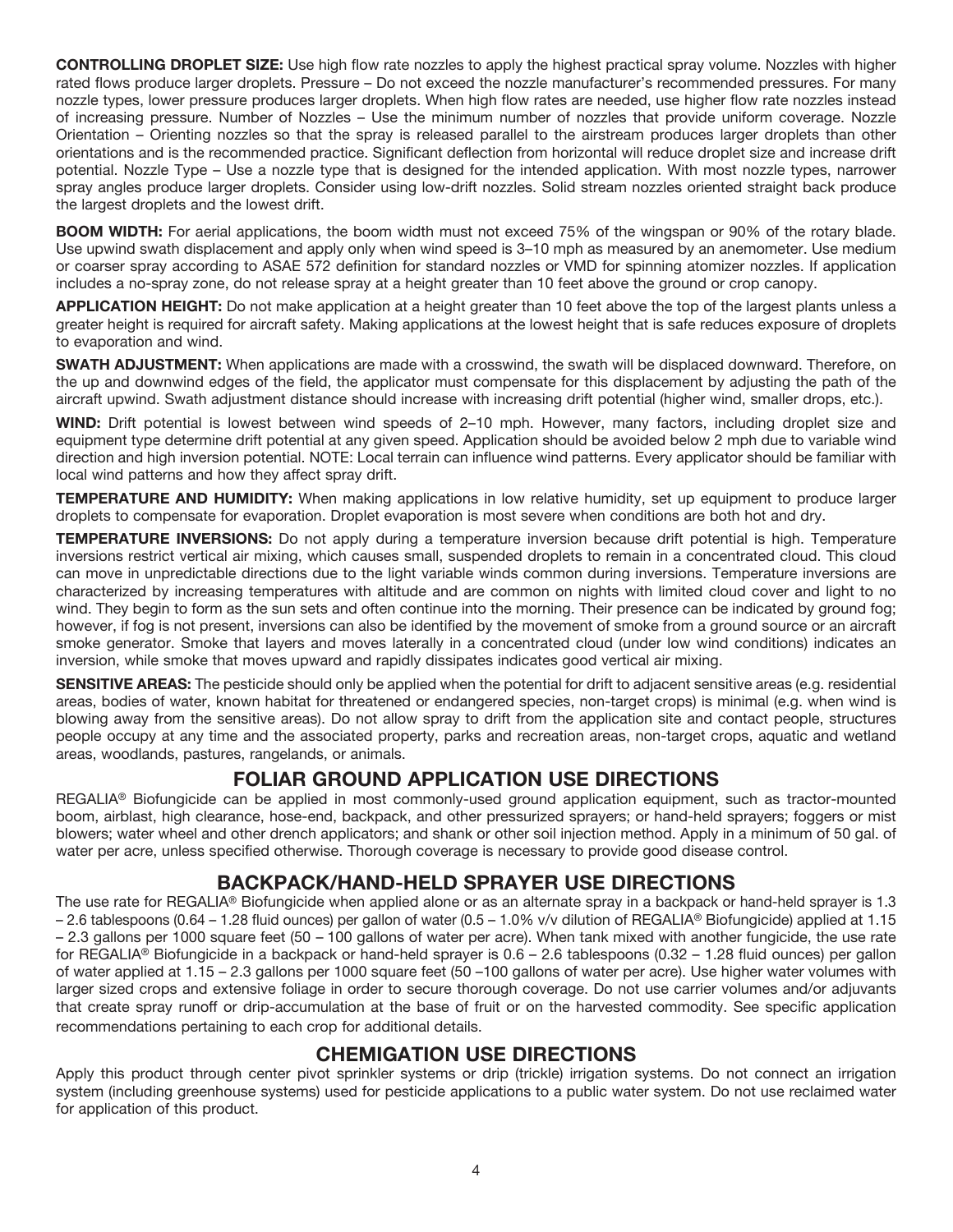### **Spray preparation**

First prepare a suspension of REGALIA® Biofungicide in a mix tank. Fill tank  $\frac{1}{2}$  to  $\frac{3}{4}$  the desired amount of water. Start mechanical or hydraulic agitation. Add the required amount of REGALIA® Biofungicide, and then the remaining volume of water. Then set the irrigation system to deliver a minimum of 0.1 to 0.3 inch of water per acre. Start irrigation system and uniformly inject the suspension of REGALIA® Biofungicide into the irrigation water line so as to deliver the desired rate per acre. Inject the suspension of REGALIA® Biofungicide with a positive displacement pump into the main line after the filter, and ahead of a right angle turn to insure adequate mixing. Any questions on calibration should be directed to your State Extension Service Specialists, to equipment manufacturers or other experts.

Do not combine REGALIA® Biofungicide with pesticides, surfactants or fertilizers for application through chemigation equipment unless prior experience has shown the combination physically compatible, effective and non-injurious under conditions of use. REGALIA® Biofungicide has not been fully evaluated for compatibility with all adjuvants or surfactants. Conduct a spray compatibility test if a mixture with adjuvants or surfactants is planned.

#### **Apply REGALIA® Biofungicide at 1–4 quarts per acre according to the instructions below unless specified differently in the SELECTED CROPS section.**

## **CHEMIGATION**

## **General Requirements -**

- 1) Apply this product only through a drip or trickle system or center pivot sprinkler system.
- 2) Crop injury, lack of effectiveness, or illegal pesticide residues in the crop can result from non-uniform distribution of treated water.
- 3) If you have questions about calibration, you should contact State Extension Service specialists, equipment manufacturers or other experts.
- 4) Do not connect an irrigation system (including greenhouse systems) used for pesticide application to a public water system unless the pesticide label-prescribed safety devices for public water systems are in place.
- 5) A person knowledgeable of the chemigation system and responsible for its operation, or under the supervision of the responsible person, shall shut the system down and make necessary adjustments should the need arise.

#### **Specific Requirements for Chemigation Systems Connected to Public Water Systems –**

- 1) Public water system means a system for the provision to the public of piped water for human consumption if such system has at least 15 service connections or regularly serves an average of at least 25 individuals daily at least 60 days out of the year.
- 2) Chemigation systems connected to public water systems must contain a functional, reduced-pressure zone, backflow preventer (RPZ) or the functional equivalent in the water supply line upstream from the point of pesticide introduction. As an option to the RPZ, the water from the public water system should be discharged into a reservoir tank prior to pesticide introduction. There shall be a complete physical break (air gap) between the outlet end of the fill pipe and the top or overflow rim of the reservoir tank of at least twice the inside diameter of the fill pipe.
- 3) The pesticide injection pipeline must contain a functional, automatic, quick-closing check valve to prevent the flow of fluid back toward the injection pump.
- 4) The pesticide injection pipeline must contain a functional, normally closed, solenoid-operated valve located on the intake side of the injection pump and connected to the system interlock to prevent fluid from being withdrawn from the supply tank when the irrigation system is either automatically or manually shut down.
- 5) The system must contain functional interlocking controls to automatically shut off the pesticide injection pump when the water pump motor stops, or in cases where there is no water pump, when the water pressure decreases to the point where pesticide distribution is adversely affected.
- 6) Systems must use a metering pump, such as a positive displacement injection pump (e.g., diaphragm pump) effectively designed and constructed of materials that are compatible with pesticides and capable of being fitted with a system interlock.
- 7) Do not apply when wind speed favors drift beyond the area intended for treatment.

#### **Specific Requirements for Sprinkler Chemigation –**

- 1) The system must contain a functional check valve, vacuum relief valve and low-pressure drain appropriately located on the irrigation pipeline to prevent water source contamination from backflow.
- 2) The pesticide injection pipeline must contain a functional, automatic, quick-closing check valve to prevent the flow of fluid back toward the injection pump.
- 3) The pesticide injection pipeline must also contain a functional, normally closed, solenoid-operated valve located on the intake side of the injection pump and connected to the system interlock to prevent fluid from being withdrawn from the supply tank when the irrigation system is either automatically or manually shut down.
- 4) The system must contain functional interlocking controls to automatically shut off the pesticide injection pump when the water pump motor stops.
- 5) The irrigation line or water pump must include a functional pressure switch which will stop the water pump motor when the water pressure decreases to the point where pesticide distribution is adversely affected.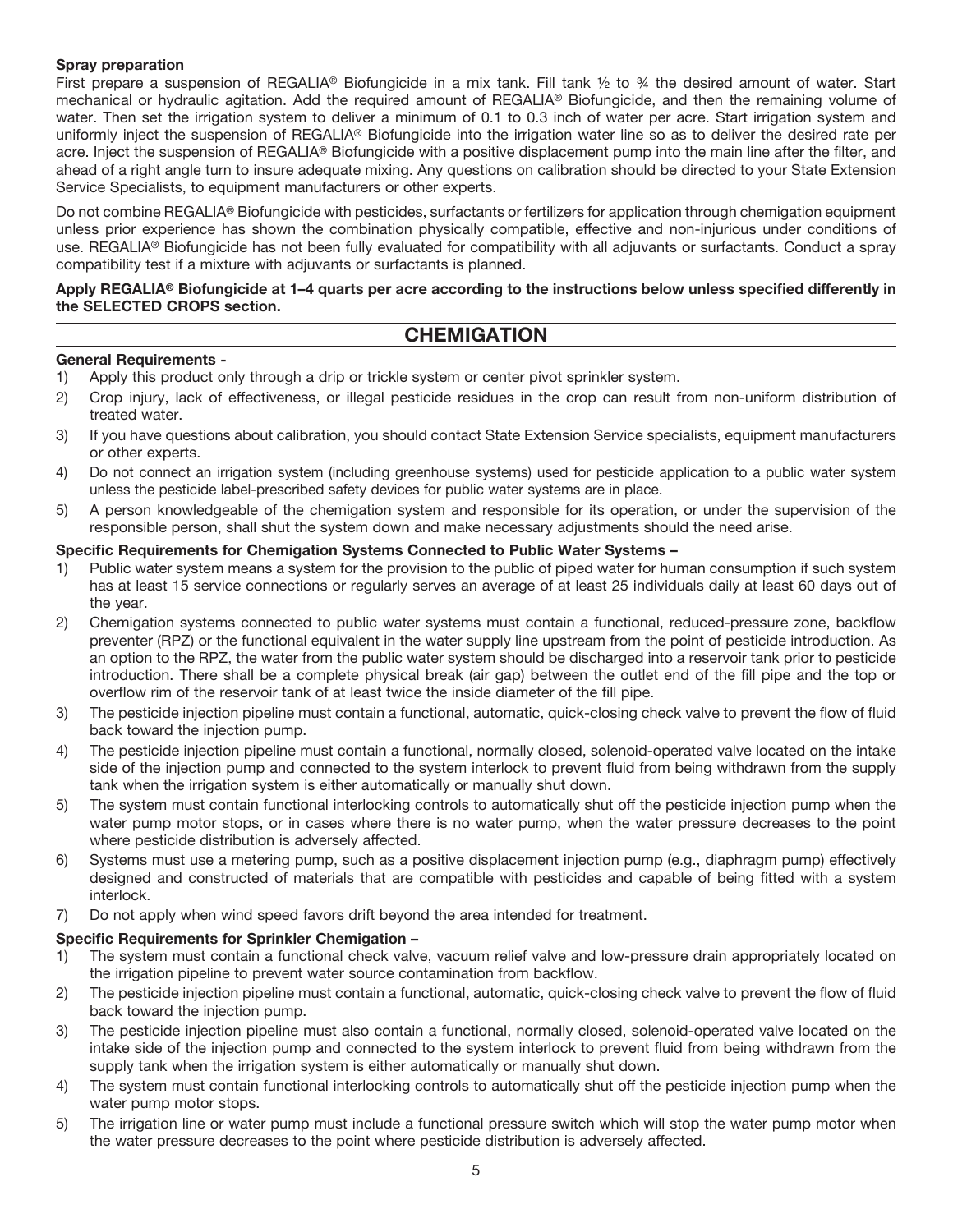- 6) Systems must use a metering pump, such as a positive displacement injection pump (e.g., diaphragm pump) effectively designed and constructed of materials that are compatible with pesticides and capable of being filled with a system interlock.
- 7) Do not apply when wind speed favors drift beyond the area intended for treatment.

## **Specific Requirements for Drip (Trickle) Chemigation –**

- 1) The system must contain a functional check valve, vacuum relief valve and low-pressure drain appropriately located on the irrigation pipeline to prevent water source contamination from backflow.
- 2) The pesticide injection pipeline must contain a functional, automatic, quick-closing check valve to prevent the flow of fluid back toward the injection pump.
- 3) The pesticide injection pipeline must also contain a functional, normally closed, solenoid-operated valve located on the intake side of the injection pump and connected to the system interlock to prevent fluid from being withdrawn from the supply tank when the irrigation system is either automatically or manually shut down.
- 4) The system must contain functional interlocking controls to automatically shut off the pesticide injection pump when the water pump motor stops.
- 5) The irrigation line or water pump must include a functional pressure switch which will stop the water pump motor when the water pressure decreases to the point where pesticide distribution is adversely affected.
- 6) Systems must use a metering pump, such as a positive displacement injection pump (e.g., diaphragm pump) effectively designed and constructed of materials that are compatible with pesticides and capable of being fitted with a system interlock.

## **Application Instructions for All Types of Chemigation -**

- 1) Remove scale, pesticide residues, and other foreign matter from the chemical supply tank and entire injector system. Flush with clean water. Failure to provide a clean tank, void of scale or residues may cause product to lose effectiveness or strength.
- 2) Determine the treatment rates as indicated in the directions for use and make proper dilutions. Product can be applied continuously or at any time during the water application.
- 3) Prepare a solution in the chemical tank by filling the tank with the required water and then adding product as required.

## **PRE-PLANT DIP USE DIRECTIONS**

Apply REGALIA<sup>®</sup> Biofungicide as a pre-plant dip for improved plant health and suppression of certain soil-borne diseases (see use table for more information). Apply REGALIA® Biofungicide at a rate of 1–2 quarts product per 100 gallons of water as a dip (submerge roots or plugs ensuring full coverage, then remove) prior to transplanting, unless specified differently in the SELECTED CROPS section.

# **SOIL TREATMENT USE DIRECTIONS**

REGALIA® Biofungicide can be applied by soil drench, in-furrow spray to improve plant health and to protect against certain soil-borne diseases.

In general, REGALIA® Biofungicide can be applied by the following methods, unless specified differently in the SELECTED CROPS section:

#### **Soil Drench Applications:**

Apply REGALIA® Biofungicide at a concentration of 1–2 quarts per 100 gallons of water, and at a sufficient rate to thoroughly soak the growing media and root zone. Make an initial application of REGALIA® Biofungicide during or shortly after transplant to reduce transplant shock, suppress the listed soil-borne diseases and improve root growth. Multiple drench applications can be made on a 10–14 day interval.

#### **In-Furrow Applications:**

At planting, apply REGALIA® Biofungicide as an in-furrow spray at the rate of 1–2 quarts per acre or 0.73–4.9 fluid ounces per 1000 feet of row according to the chart below. Apply REGALIA® Biofungicide in 5–15 gallons of water so as the spray is directed into the seed furrow just before the seeds are covered.

|                         |             | In-Furrow Application Rates Product per 1000 ft row (fl. oz.) |             |             |             |             |             |             |             |             |             |             |             |             |             |
|-------------------------|-------------|---------------------------------------------------------------|-------------|-------------|-------------|-------------|-------------|-------------|-------------|-------------|-------------|-------------|-------------|-------------|-------------|
| Rate<br>Per Acre        | 12"<br>Rows | 14"<br>Rows                                                   | 16"<br>Rows | 18"<br>Rows | 20"<br>Rows | 22"<br>Rows | 24"<br>Rows | 26"<br>Rows | 28"<br>Rows | 30"<br>Rows | 32"<br>Rows | 34"<br>Rows | 36"<br>Rows | 38"<br>Rows | 40"<br>Rows |
| quart                   | 0.73        | 0.86                                                          | 0.98        | 1.1         | .2          | .3          | .5          | 1.6         | 1.7         | 8. ا        | 2.0         | 2.1         | 2.2         | 2.3         | 2.4         |
| $\overline{c}$<br>quart | 1.5         | 1.7                                                           | 2.0         | 2.2         | 2.4         | 2.7         | 2.9         | 3.2         | 3.4         | 3.7         | 3.9         | 4.2         | 4.4         | 4.7         | 4.9         |

12" = 43,560 row ft./acre, 14" = 37,337 row ft./acre, 16" = 32,670 row ft./acre, 18" = 29,040 row ft./acre, 20" = 26,136 row ft./acre, 22" = 23,760 row ft./acre, 24" = 21,780 row ft./acre, 26" = 20,105 row ft./acre, 28" = 18,669 row ft./acre, 30" =

17,424 row ft./acre, 32" = 16,315 row ft./acre, 34" = 15,374 row ft./acre, 36" = 14,520 row ft./acre, 38" = 13,754 row ft./acre, 40" = 13,068 row ft./acre.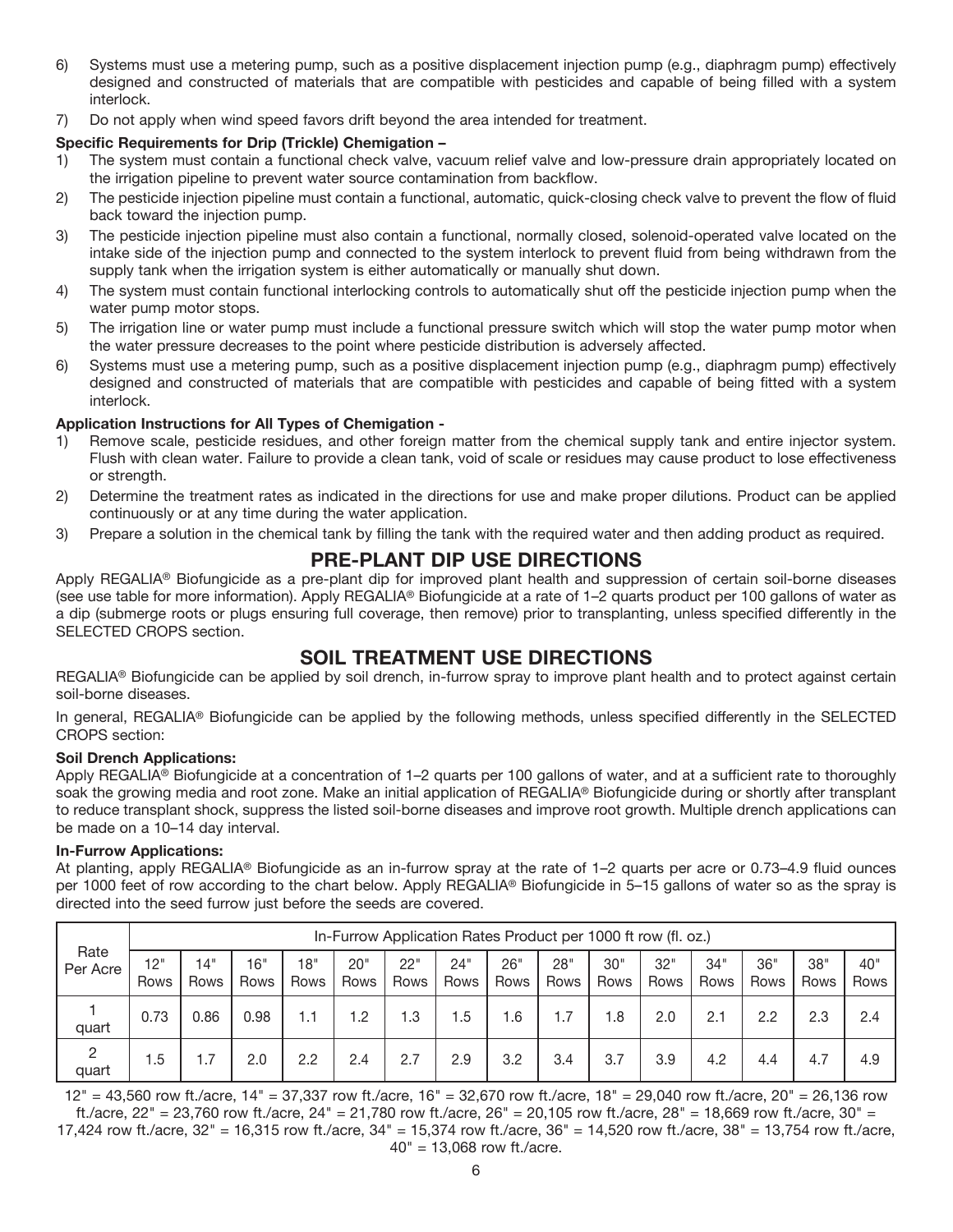# **APPLICATION RATES FOR SELECTED CROPS**

The use rate for REGALIA® Biofungicide when applied alone or as an alternate spray is 2–4 quarts per 100 gallons of water (0.5–1.0% v/v dilution of REGALIA® Biofungicide) applied at 50–100 gallons of water per acre. When tank mixed with another fungicide, the use rate for REGALIA® Biofungicide is 1–4 quarts in 100 gallons of water applied at 50–100 gallons of water per acre. Use higher water volumes with larger sized crops and extensive foliage in order to secure thorough coverage. Do not use carrier volumes and/or adjuvants that create spray runoff or drip-accumulation at the base of fruit or on the harvested commodity. See specific application recommendations pertaining to each crop for additional details.

# **Pre-harvest Interval (PHI) = 0 days**

| Crop             | <b>Target Disease</b>                         | <b>Application</b><br><b>Method</b> | <b>Product Use</b><br>Rate per<br><b>Application</b> | <b>Application</b><br><b>Instructions</b>                                                                                                                                                                                                                                                     |  |                      |                    |                        |                                                                                                                                           |
|------------------|-----------------------------------------------|-------------------------------------|------------------------------------------------------|-----------------------------------------------------------------------------------------------------------------------------------------------------------------------------------------------------------------------------------------------------------------------------------------------|--|----------------------|--------------------|------------------------|-------------------------------------------------------------------------------------------------------------------------------------------|
| <b>Artichoke</b> | Powdery Mildew<br>(Erysiphe<br>cichoracearum) |                                     |                                                      |                                                                                                                                                                                                                                                                                               |  | (Leveillula taurica) | Foliar<br>(Ground) | 1-4 quarts<br>per acre | For ground applications, apply this<br>product in 50-100 gallons of water<br>per acre. Do not exceed 1.0% v/v<br>of the applied solution. |
|                  |                                               |                                     |                                                      | Apply this product preventatively or<br>when the first disease symptoms<br>are visible and reapply every<br>7-10 days.                                                                                                                                                                        |  |                      |                    |                        |                                                                                                                                           |
|                  | Foliar<br>(Aerial)                            |                                     | $0.5-1$ quart<br>per acre                            | For aerial applications, apply this<br>product in a minimum of<br>5 gallons of water per acre.                                                                                                                                                                                                |  |                      |                    |                        |                                                                                                                                           |
|                  |                                               |                                     |                                                      | Apply this product preventatively or<br>when the first disease symptoms<br>are visible and reapply every<br>$7-10$ days.                                                                                                                                                                      |  |                      |                    |                        |                                                                                                                                           |
|                  |                                               | Chemigation                         | 1–4 quarts<br>per acre                               | For chemigation applications<br>for improved plant growth and<br>suppression of soil-borne diseases,<br>apply this product through drip<br>irrigation immediately after<br>transplant and at 14-day intervals or<br>begin 14 days after transplant when<br>soil drench applications are used. |  |                      |                    |                        |                                                                                                                                           |

| Crop    | <b>Target Disease</b>                                                                                        | <b>Application</b><br><b>Method</b> | <b>Product Use</b><br>Rate per<br><b>Application</b> | <b>Application</b><br><b>Instructions</b>                                                                                                                                                                                                                                                           |
|---------|--------------------------------------------------------------------------------------------------------------|-------------------------------------|------------------------------------------------------|-----------------------------------------------------------------------------------------------------------------------------------------------------------------------------------------------------------------------------------------------------------------------------------------------------|
| Avocado | Anthracnose<br>(Colletotrichum<br>gloeosporioides)<br><b>Bacterial Canker</b><br>(Xanthomonas<br>campestris) | Foliar<br>(Ground)                  | 1–4 quarts<br>per acre                               | For ground applications, apply this<br>product preventatively in 50-100<br>gallons of water per acre. Do not<br>exceed 1.0% v/v of the applied<br>solution.<br>Repeat applications at 7–10 day<br>intervals.<br>Avoid excessive amounts of water<br>that result in the runoff of spray<br>material. |
|         |                                                                                                              | Foliar<br>(Aerial)                  | $0.5-1$ quart<br>per acre                            | For aerial applications, apply this<br>product in a minimum of 10 gallons<br>per acre.<br>Repeat applications at 7–10 day<br>intervals.                                                                                                                                                             |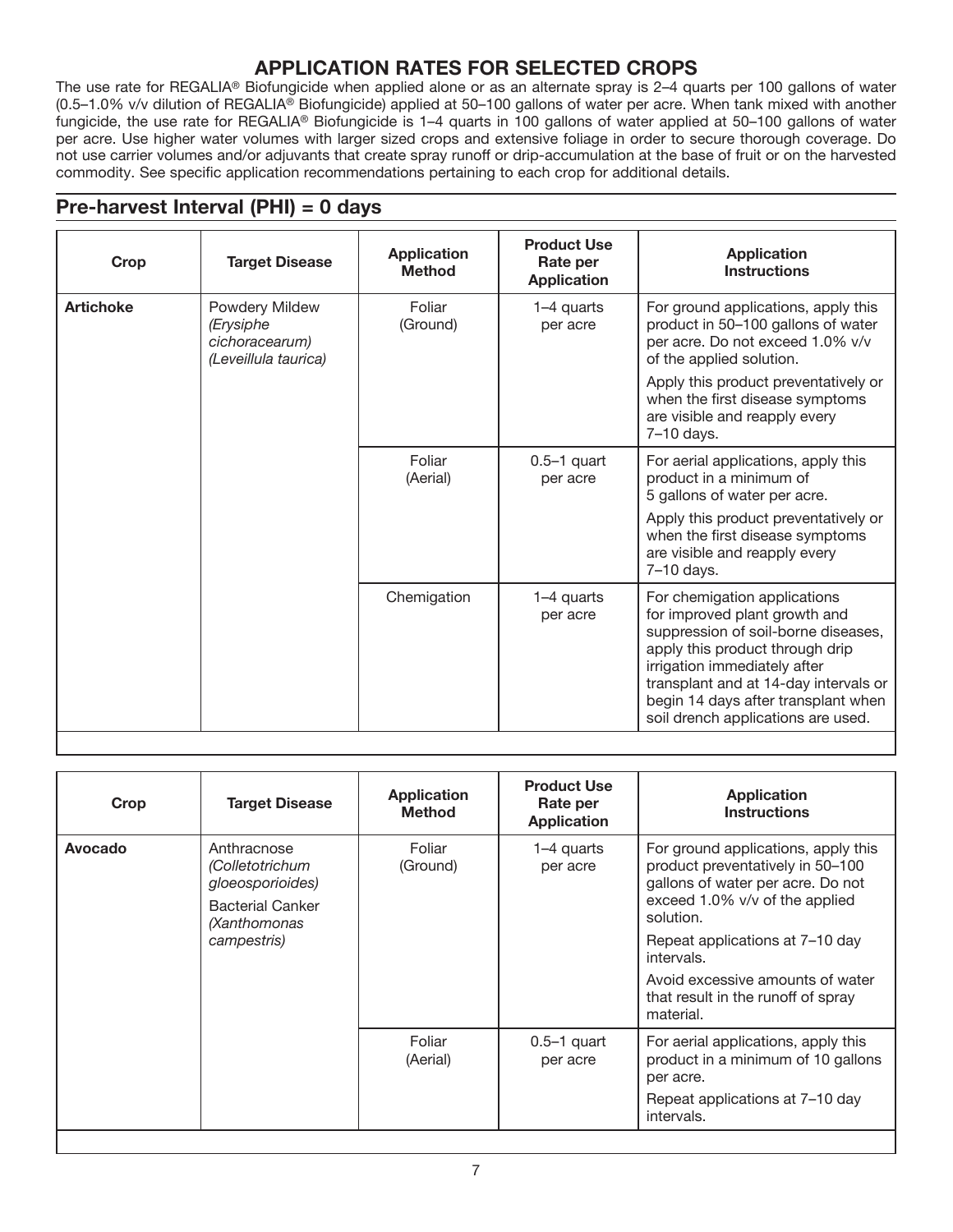| Crop                                                                                | <b>Target Disease</b>                                                                                                                                                                                                              | <b>Application</b><br><b>Method</b> | <b>Product Use</b><br>Rate per<br><b>Application</b>          | <b>Application</b><br><b>Instructions</b>                                                                                                                                                                                                                                                                                                                                                                                                                 |
|-------------------------------------------------------------------------------------|------------------------------------------------------------------------------------------------------------------------------------------------------------------------------------------------------------------------------------|-------------------------------------|---------------------------------------------------------------|-----------------------------------------------------------------------------------------------------------------------------------------------------------------------------------------------------------------------------------------------------------------------------------------------------------------------------------------------------------------------------------------------------------------------------------------------------------|
| <b>Bulb</b><br><b>Vegetables</b><br>Onion<br>(Bulb and<br>Green)<br>Leek<br>Shallot | <b>Botrytis Leaf Blight</b><br>(Botrytis squamosa)<br><b>Botrytis Neck Rot</b><br>(Botrytis spp.)<br>Downy Mildew<br>(Peronospora<br>destructor)<br>Onion Purple Blotch<br>(Alternaria porri)<br>Powdery Mildew<br>(Erysiphe spp.) | Foliar                              | 1-4 quarts<br>per acre                                        | For ground applications, apply this<br>product preventatively in 50-100 gallons<br>of water per acre. Do not exceed 1.0%<br>v/v of the applied solution.<br>Repeat applications at 7-10-day<br>intervals.<br>Under moderate to heavy disease<br>pressure, tank mix this product with<br>another fungicide.                                                                                                                                                |
|                                                                                     | Pythium spp.<br>Rhizoctonia spp.                                                                                                                                                                                                   | Soil Drench                         | 1-2 quarts<br>per 100 gallons                                 | For soil drench applications, apply<br>this product at a concentration of 1-2<br>quarts per 100 gallons of water, and at<br>a sufficient rate to thoroughly soak the<br>growing media and root zone. Make an<br>initial application of this product during<br>or shortly after transplant to reduce<br>transplant shock, suppress soil-borne<br>diseases and improve root growth.<br>Multiple drench applications can be<br>made on a 10-14-day interval. |
|                                                                                     |                                                                                                                                                                                                                                    | In-Furrow                           | 1-2 quarts<br>per acre<br>1.2-3.7 fl. oz.<br>per 1000 ft. row | For in-furrow applications, at planting ap-<br>ply this product as an in-furrow spray at<br>the rate of 1-2 quarts per acre or 1.2-3.7<br>fluid ounces per 1000 feet of row accord-<br>ing to the chart in the SOIL TREATMENT<br>USE DIRECTIONS section. Apply this<br>product in 5-15 gallons of water so as<br>the spray is directed into the seed furrow<br>just before the seeds are covered.                                                         |
|                                                                                     |                                                                                                                                                                                                                                    | Chemigation                         | 1-4 quarts<br>per acre                                        | For chemigation applications, apply this<br>product through irrigation at the rate of<br>1-4 quarts per acre immediately after<br>transplant and at 14-day intervals or<br>begin 14 days after transplant when plant<br>dip or soil drench applications are used.                                                                                                                                                                                         |
|                                                                                     | Pythium spp.<br>Rhizoctonia spp.                                                                                                                                                                                                   | Plant Dip                           | 1-2 quarts<br>per 100<br>gallons                              | For plant dip applications for improved<br>plant growth and suppression of soil-<br>borne diseases, apply this product in<br>a 0.25-1% v/v suspension (1-2 quarts<br>of this product per 100 gallons water)<br>as a pre-plant dip immediately prior to<br>transplanting.                                                                                                                                                                                  |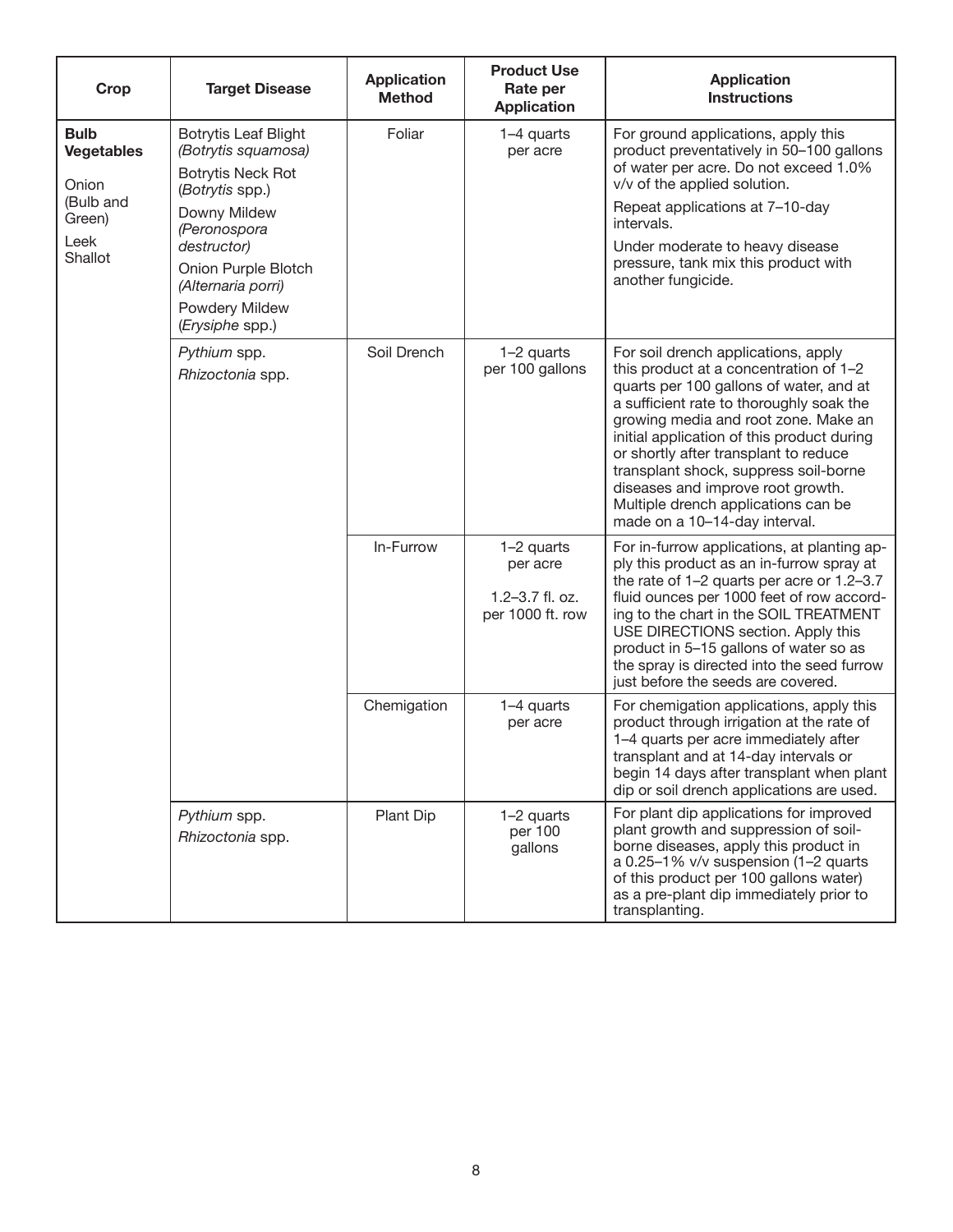| Crop                                                                                                                                                                                                      | <b>Target Disease</b>                                                                                                                                                                                                                                                                                                    | <b>Application</b><br><b>Method</b> | <b>Product Use</b><br>Rate per<br><b>Application</b> | <b>Application</b><br><b>Instructions</b>                                                                                                                                                                                                                                                                                                                                                                                                                                                                                                                                                                                                                                                                                               |
|-----------------------------------------------------------------------------------------------------------------------------------------------------------------------------------------------------------|--------------------------------------------------------------------------------------------------------------------------------------------------------------------------------------------------------------------------------------------------------------------------------------------------------------------------|-------------------------------------|------------------------------------------------------|-----------------------------------------------------------------------------------------------------------------------------------------------------------------------------------------------------------------------------------------------------------------------------------------------------------------------------------------------------------------------------------------------------------------------------------------------------------------------------------------------------------------------------------------------------------------------------------------------------------------------------------------------------------------------------------------------------------------------------------------|
| <b>Bushberries and</b><br><b>Caneberries</b><br>Blueberry <sup>†</sup><br>Blackberry<br>(all varieties)<br>Cranberry<br>Currant<br>Elderberry<br>Gooseberry<br>Loganberry<br>Raspberry<br>(red and black) | Mummy Berry<br>(Monilinia vaccinii-corymbosi)<br>Alternaria Fruit Rot<br>(Alternaria spp.)<br>Anthracnose Fruit Rot<br>(Colletotrichum acutatum)<br><b>Botrytis Blight</b><br>(Botrytis cinerea)<br>Cranberry Early Rot* /<br>Cranberry Fruit Rots*<br>(Pucciniastrum vaccinii)<br>Powdery Mildew<br>(Microsphaera alni) | Foliar<br>(Ground)                  | 1–4 quarts<br>per acre                               | For ground applications, apply this<br>product in 50–100 gallons of water per<br>acre Do not exceed 1.0% v/v of the<br>applied solution.<br>Mummy Berry - Initiate application at<br>bud break stage of development. Apply<br>this product preventatively and repeat<br>on a 7-10-day interval or as needed. For<br>best performance, tank mix this product<br>with other registered fungicides for<br>Mummy Berry control.<br>Botrytis Blight - Apply this product<br>preventatively or when the first disease<br>symptoms are visible and reapply every<br>7-10 days.<br>Anthracnose Fruit Rot and Alternaria<br>Fruit Rot on blueberries - Initiate<br>application at green tip and continue<br>applications on a 7-10-day interval. |
|                                                                                                                                                                                                           |                                                                                                                                                                                                                                                                                                                          | Foliar<br>(Aerial)                  | $0.5-1$ quart<br>per acre                            | For aerial applications, apply this product<br>in a minimum of 5 gallons of water per acre.                                                                                                                                                                                                                                                                                                                                                                                                                                                                                                                                                                                                                                             |

\* Not for use in California

 $^\dagger$  Some sensitive blueberry varieties have exhibited fruit spotting as a result of application. Spray a test strip to confirm your variety is not susceptible to spotting before spraying.

| Crop                                                 | <b>Target Disease</b>                                                                                                                                                                                                                                                | <b>Application</b><br><b>Method</b> | <b>Product Use</b><br>Rate per<br><b>Application</b> | <b>Application</b><br><b>Instructions</b>                                                                                                                                                                                                                                                                                                                                                                                                                                                                                                                       |
|------------------------------------------------------|----------------------------------------------------------------------------------------------------------------------------------------------------------------------------------------------------------------------------------------------------------------------|-------------------------------------|------------------------------------------------------|-----------------------------------------------------------------------------------------------------------------------------------------------------------------------------------------------------------------------------------------------------------------------------------------------------------------------------------------------------------------------------------------------------------------------------------------------------------------------------------------------------------------------------------------------------------------|
| <b>Cereal Grains</b><br><b>Barley</b><br>Rice<br>Rye | Powdery Mildew<br>(Erysiphe graminis)<br>Rice Blast*<br>(Pyricularia grisea)<br>Rust<br>(Puccinia spp.)<br>Septoria Leaf/ Speckled<br>Leaf Spot/Blotch<br>(Septoria spp.)<br>Sheath Spot and Blight<br>(Rhizoctonia oryzae)<br>(Thanatephorus cucumeris)<br>Stem Rot | Foliar<br>(Ground)                  | 1-2 quarts<br>per acre                               | For ground applications to optimize<br>disease control and to maximize yields,<br>apply this product in 15-40 gallons of<br>water per acre.<br>It is important to apply this product at<br>the flag leaf stage to maximize yield.<br>Apply this product preventatively or<br>when the first disease symptoms appear.<br>Repeat applications in 7-10-day inter-<br>vals depending upon crop growth and<br>disease pressure.<br>When the plants are under high disease<br>pressure, tank mix this product with an-<br>other fungicide for more effective control. |
|                                                      | (Sclerotium oryzae)<br>Smut<br>(Tilletia<br>barclayana)<br>Tan Spot*<br>(Pyrenophora tritici-repentis)                                                                                                                                                               | Foliar<br>(Aerial)                  | $0.5-1$ quart<br>per acre                            | For aerial applications, apply this product<br>in a minimum of 5 gallons water per acre.<br>It is important to apply this product at<br>the flag leaf stage to maximize yield.<br>Apply this product preventatively or<br>when the first disease symptoms appear.<br>Repeat applications in 7-10-day inter-<br>vals depending upon crop growth and<br>disease pressure.<br>When the plants are under high disease<br>pressure, tank mix this product with<br>another registered fungicide for more<br>effective control.                                        |

\* Not for use in California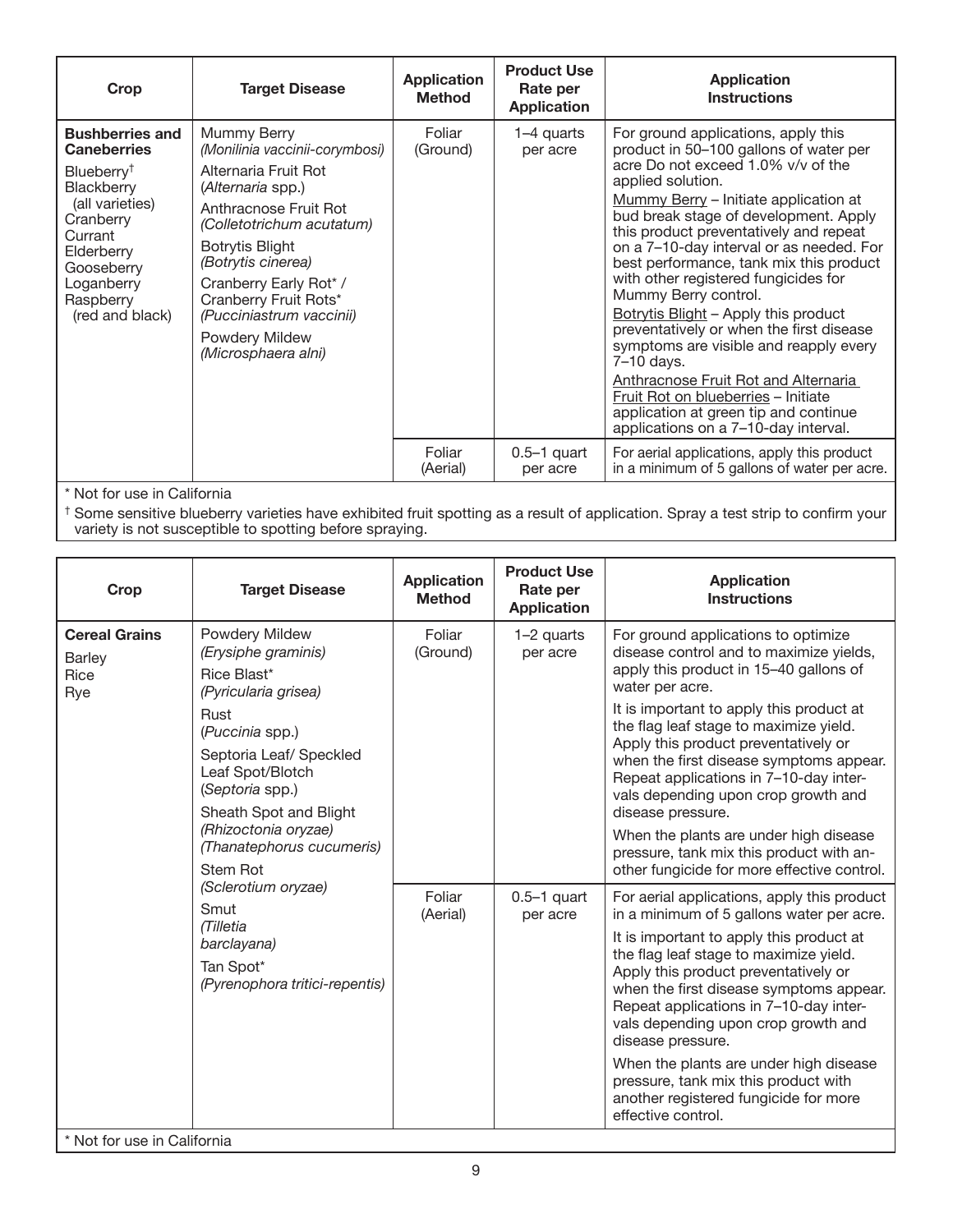| Crop                                                                         | <b>Target Disease</b>                                                                                                                                                                                                                                                                                                        | <b>Application</b><br><b>Method</b> | <b>Product Use</b><br>Rate per<br><b>Application</b> | <b>Application</b><br><b>Instructions</b>                                                                                                                                                                                                                                                                                                                                                                                                                                                                                                                                                                                                                                                                                           |
|------------------------------------------------------------------------------|------------------------------------------------------------------------------------------------------------------------------------------------------------------------------------------------------------------------------------------------------------------------------------------------------------------------------|-------------------------------------|------------------------------------------------------|-------------------------------------------------------------------------------------------------------------------------------------------------------------------------------------------------------------------------------------------------------------------------------------------------------------------------------------------------------------------------------------------------------------------------------------------------------------------------------------------------------------------------------------------------------------------------------------------------------------------------------------------------------------------------------------------------------------------------------------|
| <b>Citrus Crops</b><br>Orange<br>Grapefruit<br>Lemon<br>Tangelo<br>Tangerine | <b>Bacterial Canker</b><br>(Xanthomonas spp.)<br><b>Bacterial Blast</b><br>(Pseudomonas<br>syringae)<br><b>Black Spot</b><br>(Guignardia<br>citricarpa)<br>(Phyllosticta<br>citricarpa)<br>Greasy Spot<br>(Mycosphaerella citri)<br>Melanose<br>(Diaporthe citri)<br>Postbloom Fruit<br>Drop<br>(Colletotrichum<br>acutatum) | Foliar<br>(Ground)                  | 1-4 quarts<br>per acre                               | For ground applications, apply this<br>product preventatively in 50-100 gallons<br>of water per acre. Do not exceed 1.0%<br>v/v of the applied solution.<br>For improved performance, use this<br>product in a tank mix or rotational<br>program with other registered<br>fungicides.<br>Repeat applications at 7-10-day<br>intervals.<br>Dilute applications: this product can<br>be applied by ground equipment<br>to tree crops in dilute applications<br>of 100-400 gallons of water. Apply<br>this product at a rate of 2-4 quarts<br>per acre when applied alone, or<br>at 1-4 quarts per acre when tank<br>mixed with another fungicide. Avoid<br>excessive amounts of water that<br>result in the runoff of spray material. |
|                                                                              |                                                                                                                                                                                                                                                                                                                              | Foliar<br>(Aerial)                  | $0.5-1$ quart<br>per acre                            | For aerial applications, apply this<br>product in a minimum of 5 gallons<br>water per acre.<br>For improved performance, use this<br>product in a tank mix or rotational pro-<br>gram with other registered fungicides.<br>Repeat applications at 7-10-day<br>intervals.                                                                                                                                                                                                                                                                                                                                                                                                                                                            |

| Crop                                                                                                                                                              | <b>Target Disease</b>                                                                                                            | <b>Application</b><br><b>Method</b> | <b>Product Use</b><br>Rate per<br><b>Application</b> | <b>Application</b><br><b>Instructions</b>                                                                                                                                                                                                                                              |
|-------------------------------------------------------------------------------------------------------------------------------------------------------------------|----------------------------------------------------------------------------------------------------------------------------------|-------------------------------------|------------------------------------------------------|----------------------------------------------------------------------------------------------------------------------------------------------------------------------------------------------------------------------------------------------------------------------------------------|
| <b>Cole Crops (Brassicas)</b><br><b>Broccoli</b><br>Broccoli Rabe<br><b>Brussels Sprouts</b><br>Cabbage<br>Chinese Broccoli<br>Chinese Cabbage<br>(Bok Choy)      | Powdery Mildew<br>(Erysiphe<br>cruciferarum)<br>(Erysiphe polygoni)<br>Alternaria Leaf Spot<br>(Alternaria spp.)<br>Downy Mildew | Foliar<br>(Ground)                  | 1-4 quarts<br>per acre                               | For ground applications, apply this<br>product at 1-4 quarts per 50-100 gal-<br>lons of water per acre. Do not exceed<br>1.0% v/v of the applied solution.<br>Repeat applications at 5-10-day<br>intervals.<br>Under moderate to heavy disease<br>pressure, tank mix this product with |
| Chinese Cabbage                                                                                                                                                   | (Peronospora<br>parasitica)                                                                                                      |                                     |                                                      | another fungicide.                                                                                                                                                                                                                                                                     |
| (Napa)<br><b>Chinese Mustard</b><br>Cabbage<br>(Gai Choy)<br>Cauliflower<br>Collards<br>Kale<br><b>Mustard Greens</b><br>Mustard Spinach<br>Rape Greens<br>Turnip | Pin Rot Complex<br>(Alternaria/<br>Xanthomonas)<br>Xanthomonas Leaf<br>Spot<br>(Xanthomonas<br>campestris)                       | Foliar<br>(Aerial)                  | $0.5 - 1.0$ quarts<br>per acre                       | For aerial applications, apply this<br>product in a minimum of 5 gallons<br>of water per acre.<br>Repeat applications at 5-10-day<br>intervals.<br>Under moderate to heavy disease<br>pressure, tank mix this product with<br>another fungicide.                                       |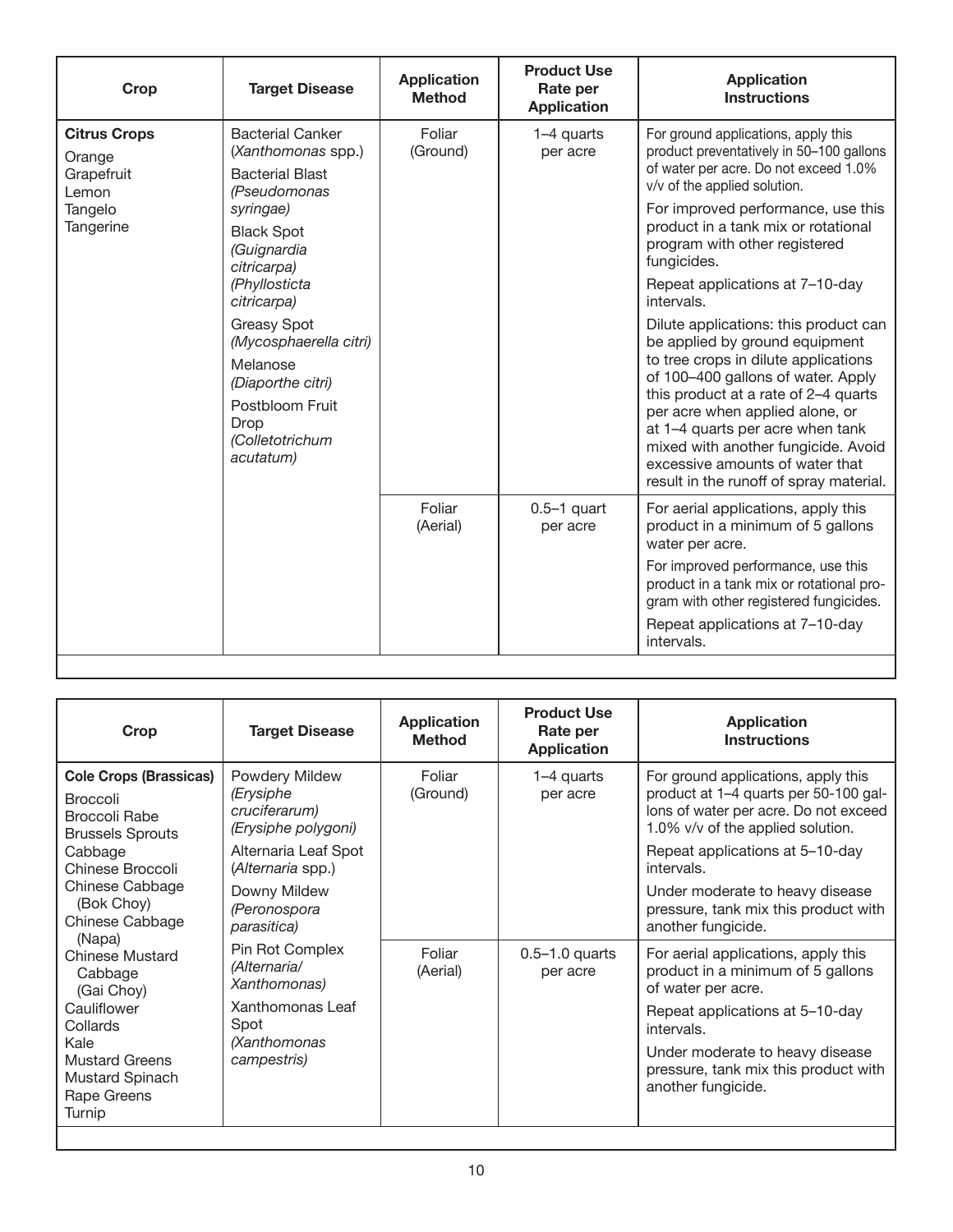| <b>Crop</b>                                                                                                                                                                                                                                                                    | <b>Target Disease</b>                                                                                                                                                                                                                               | <b>Application</b><br><b>Method</b> | <b>Product Use</b><br>Rate per<br><b>Application</b> | <b>Application</b><br><b>Instructions</b>                                                                                                                                                                                                                                                                                                                                                                                                                                                                                                                                                        |
|--------------------------------------------------------------------------------------------------------------------------------------------------------------------------------------------------------------------------------------------------------------------------------|-----------------------------------------------------------------------------------------------------------------------------------------------------------------------------------------------------------------------------------------------------|-------------------------------------|------------------------------------------------------|--------------------------------------------------------------------------------------------------------------------------------------------------------------------------------------------------------------------------------------------------------------------------------------------------------------------------------------------------------------------------------------------------------------------------------------------------------------------------------------------------------------------------------------------------------------------------------------------------|
| <b>Cucurbits</b><br>Includes all types<br>and hybrids of:<br>Cucumber<br>Pumpkin<br>Watermelon                                                                                                                                                                                 | Powdery Mildew<br>(Erysiphe cichoracearum)<br>(Sphaerotheca fuliginea)<br>Anthracnose<br>(Colletotrichum lagenarium)<br>Alternaria Blight                                                                                                           | Foliar<br>(Ground)                  | 1-4 quarts<br>per acre                               | For ground applications, apply this<br>product preventatively in 25-100 gallons<br>of water per acre or when the first<br>symptoms of disease are visible. Increase<br>water volume as plant size increases.<br>Repeat applications on 7-10 day<br>intervals depending upon crop growth                                                                                                                                                                                                                                                                                                          |
| Cantaloupe<br>Casaba<br>Crenshaw melon<br>Golden pershaw<br>melon<br>Honeydew<br>melon<br>Honey balls<br>Mango melon<br>Persian melon<br>Pineapple melon                                                                                                                       | <b>Muskmelon:</b><br>(Alternaria cucumerina)<br>Downy Mildew<br>(Pseudoperonospora<br>cubensis)<br><b>Gummy Stem Blight</b><br>(Didymella bryoniae)<br>Phytophthora Blight<br>(Phytophthora capsici)<br>Bacterial Spot*<br>(Xanthomonas cucurbitae) |                                     |                                                      | and disease pressure.<br>Downy Mildew - Tank mix this product<br>with another fungicide labeled for<br>Downy Mildew control and re-apply at a<br>7-day interval or according to the label<br>directions of the tank mix ingredient.<br>Phytophthora Blight - Apply this<br>product in combination with labeled<br>rates of a copper fungicide or<br>with another fungicide labeled for<br>Phytophthora Blight control.                                                                                                                                                                           |
| Santa Claus<br>melon<br>Snake melon<br><b>Summer Squash:</b><br>Crookneck squash<br>Scallop squash<br>Straightneck<br>squash<br>Vegetable<br>marrow<br>Zucchini<br><b>Winter Squash:</b><br>Acorn squash<br>Butternut squash<br>Calabaza<br>Hubbard squash<br>Spaghetti squash |                                                                                                                                                                                                                                                     | Foliar<br>(Aerial)                  | $0.5-1$ quart<br>per acre                            | For aerial applications, apply this<br>product in a minimum of 2 gallons of<br>water per acre.<br>Repeat applications in 7-10-day<br>intervals depending upon crop growth<br>and disease pressure.<br>Downy Mildew - Tank mix this product<br>with another fungicide labeled for<br>Downy Mildew control and re-apply at a<br>7-day interval or according to the label<br>directions of the tank mix partner.<br>Phytophthora Blight - Apply this<br>product in combination with labeled<br>rates of a copper fungicide or<br>with another fungicide labeled for<br>Phytophthora Blight control. |

*(continued)*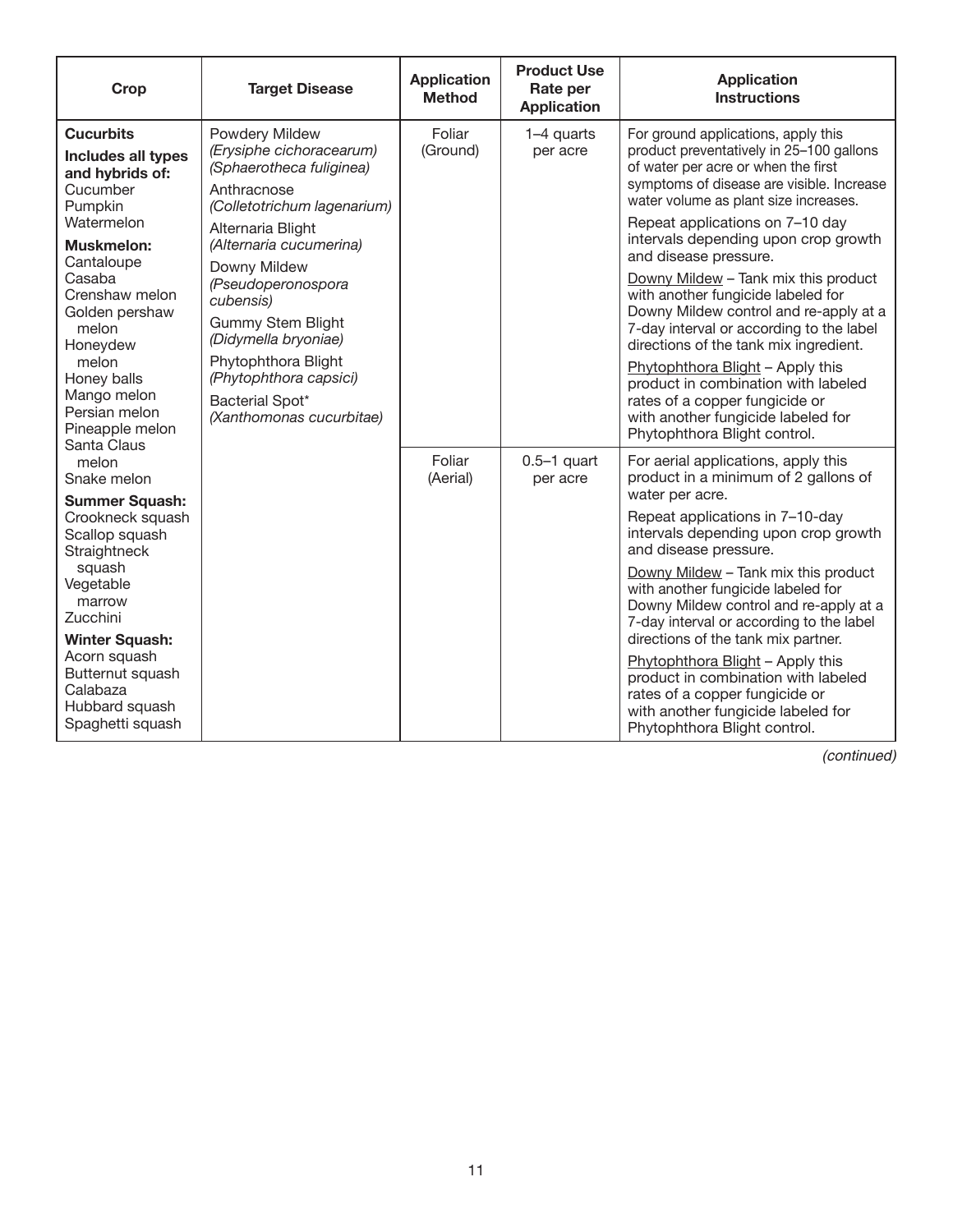| Crop                        | <b>Target Disease</b>                                                      | <b>Application</b><br><b>Method</b> | <b>Product Use</b><br>Rate per<br><b>Application</b>            | <b>Application</b><br><b>Instructions</b>                                                                                                                                                                                                                                                                                                                                                        |
|-----------------------------|----------------------------------------------------------------------------|-------------------------------------|-----------------------------------------------------------------|--------------------------------------------------------------------------------------------------------------------------------------------------------------------------------------------------------------------------------------------------------------------------------------------------------------------------------------------------------------------------------------------------|
| <b>Cucurbits</b><br>(cont.) | Phytophthora spp.<br>Pythium spp.<br>Rhizoctonia spp.<br>Verticillium spp. | Soil Drench                         | 1-2 quarts<br>per 100 gallons                                   | For soil drench applications, apply<br>this product at a concentration of 1-2<br>quarts per 100 gallons of water, and at<br>a sufficient rate to thoroughly soak the<br>growing media and root zone. Make an<br>initial application of this product during<br>or shortly after transplant to reduce<br>transplant shock, suppress soil-borne<br>diseases and improve root growth.                |
|                             |                                                                            | In-Furrow                           | 1-2 quarts<br>per acre<br>1.8-4.4 fl.oz.<br>per 1000 ft.<br>row | For in-furrow applications at planting,<br>apply this product as an in-furrow<br>spray at the rate of 1-2 quarts per acre<br>or 1.8-4.4 fluid ounces per 1000 feet<br>of row according to the chart in the<br>SOIL TREATMENT USE DIRECTIONS<br>section. Apply this product in 5-15<br>gallons of water so as the spray is<br>directed into the seed furrow just<br>before the seeds are covered. |
|                             |                                                                            | Plant Dip                           | 1-2 quarts<br>per 100<br>gallons                                | For plant dip applications for improved<br>plant growth and suppression of soil-<br>borne diseases, apply this product in<br>a 0.25-1% v/v suspension (1-2 quarts<br>this product per 100 gallons water) as<br>a pre-plant dip immediately prior to<br>transplanting.                                                                                                                            |
|                             |                                                                            | Chemigation                         | 1-4 quarts<br>per acre                                          | For chemigation applications for<br>improved plant growth and suppression<br>of soil-borne diseases, apply this product<br>through drip irrigation at the rate of<br>1-4 quarts per acre immediately after<br>transplant and at 14-day intervals or<br>begin 14 days after transplant when plant<br>dip or soil drench applications are used.                                                    |
| * Not for use in California |                                                                            |                                     |                                                                 |                                                                                                                                                                                                                                                                                                                                                                                                  |

┙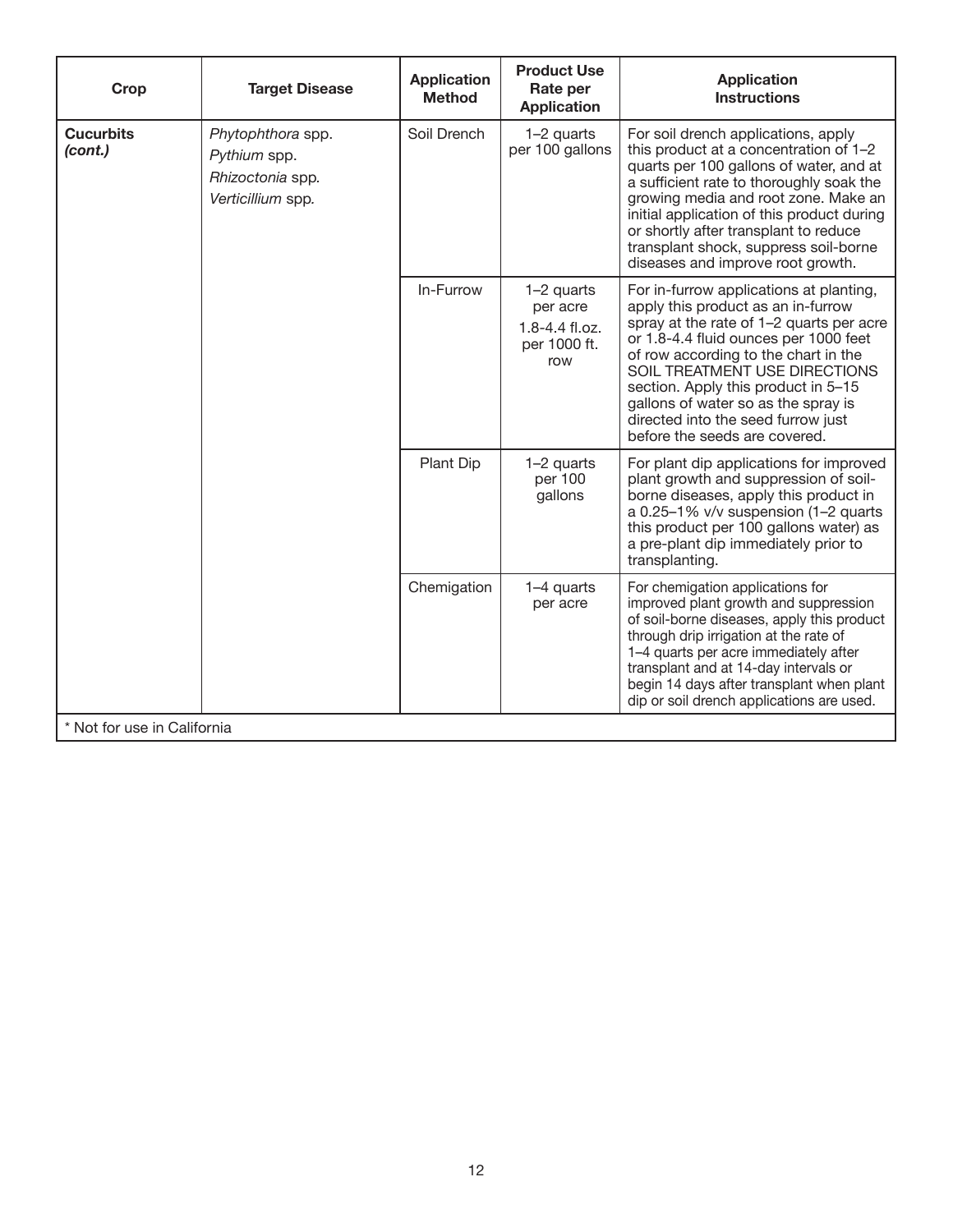| Crop                                                                         | <b>Target Disease</b>                                                                                                                                                                                                                                                                                                            | <b>Application</b><br><b>Method</b> | <b>Product Use</b><br>Rate per<br><b>Application</b>         | <b>Application</b><br><b>Instructions</b>                                                                                                                                                                                                                                                                                                                                                                                                                                                                                                                            |
|------------------------------------------------------------------------------|----------------------------------------------------------------------------------------------------------------------------------------------------------------------------------------------------------------------------------------------------------------------------------------------------------------------------------|-------------------------------------|--------------------------------------------------------------|----------------------------------------------------------------------------------------------------------------------------------------------------------------------------------------------------------------------------------------------------------------------------------------------------------------------------------------------------------------------------------------------------------------------------------------------------------------------------------------------------------------------------------------------------------------------|
| <b>Fruiting</b><br><b>Vegetables</b><br>Tomato<br>Pepper<br>Eggplant<br>Okra | Anthracnose*<br>(Colletotrichum spp.)<br><b>Bacterial Spot</b><br>(Xanthomonas spp.)<br><b>Bacterial Speck</b><br>(Pseudomonas syringae)<br><b>Black Mold</b><br>(Alternaria alternata)<br>Damping-off<br>(Fusarium spp.),<br>(Pythium spp.),<br>(Rhizoctonia solani)<br>Early Blight<br>(Alternaria solani)<br><b>Gray Mold</b> | Foliar<br>(Ground)                  | 1-4 quarts<br>per acre                                       | For ground applications, apply<br>this product preventatively in<br>25-100 gallons of water per acre.<br>Increase water volume as plant size<br>increases. Do not exceed 1.0% v/v<br>of the applied solution.<br>Repeat applications at 7-10 day<br>intervals.<br>Tank mix this product with other<br>registered fungicides for improved<br>disease control under heavy pressure.<br>Phytophthora Blight - Apply this<br>product in combination with labeled<br>rates of a copper fungicide or<br>with another fungicide labeled for<br>Phytophthora Blight control. |
|                                                                              | (Botrytis cinerea)<br>Late Blight<br>(Phytophthora infestans)<br>Phytophthora Blight<br>(Phytophthora capsici)<br>Powdery Mildew<br>(Erysiphe spp.)<br>(Leveillula taurica)<br>(Oidopsis taurica)<br>(Sphaerotheca spp.)<br>Fusarium spp.<br>Phytophthora spp.<br>Pythium spp.                                                   | Foliar<br>(Aerial)<br>Soil Drench   | $0.5-1$ quart<br>per acre<br>1-2 quarts<br>per 100 gallons   | For aerial applications, apply this<br>product in a minimum of 10 gallons<br>of water per acre.<br>Repeat applications at 7-10 day<br>intervals.<br>Tank mix this product with other reg-<br>istered fungicides for improved dis-<br>ease control under heavy pressure.<br>Phytophthora Blight - Apply this<br>product in combination with labeled<br>rates of a copper fungicide.<br>For soil drench applications, apply<br>this product at a concentration of 1-2                                                                                                  |
|                                                                              | Rhizoctonia spp.                                                                                                                                                                                                                                                                                                                 |                                     |                                                              | quarts per 100 gallons of water, and at<br>a sufficient rate to thoroughly soak the<br>growing media and root zone. Make<br>an initial application of this product<br>during or shortly after transplant to<br>reduce transplant shock, suppress<br>soil-borne diseases and improve root<br>growth. Multiple drench applications<br>can be made on a 10-14-day interval.                                                                                                                                                                                             |
|                                                                              |                                                                                                                                                                                                                                                                                                                                  | In-Furrow                           | 1-2 quarts<br>per acre<br>2.2-4.9 fl. oz<br>per 1000 ft. row | For in-furrow applications, at planting,<br>apply this product as an in-furrow<br>spray at the rate of 1-2 quarts per<br>acre or 2.2-4.9 fluid ounces per 1000<br>feet of row according to the chart in<br>the SOIL TREATMENT USE DIREC-<br>TIONS section. Apply this product in<br>5-15 gallons of water so as the spray<br>is directed into the seed furrow just<br>before the seeds are covered.                                                                                                                                                                  |
|                                                                              |                                                                                                                                                                                                                                                                                                                                  | Plant Dip                           | 1-2 quarts<br>per 100 gallons                                | For plant dip applications for<br>improved plant growth and<br>suppression of soil-borne diseases,<br>apply this product in a 0.25-1% v/v<br>suspension (1-2 quarts this product<br>per 100 gallons water) as a pre-plant<br>dip immediately prior to transplanting.                                                                                                                                                                                                                                                                                                 |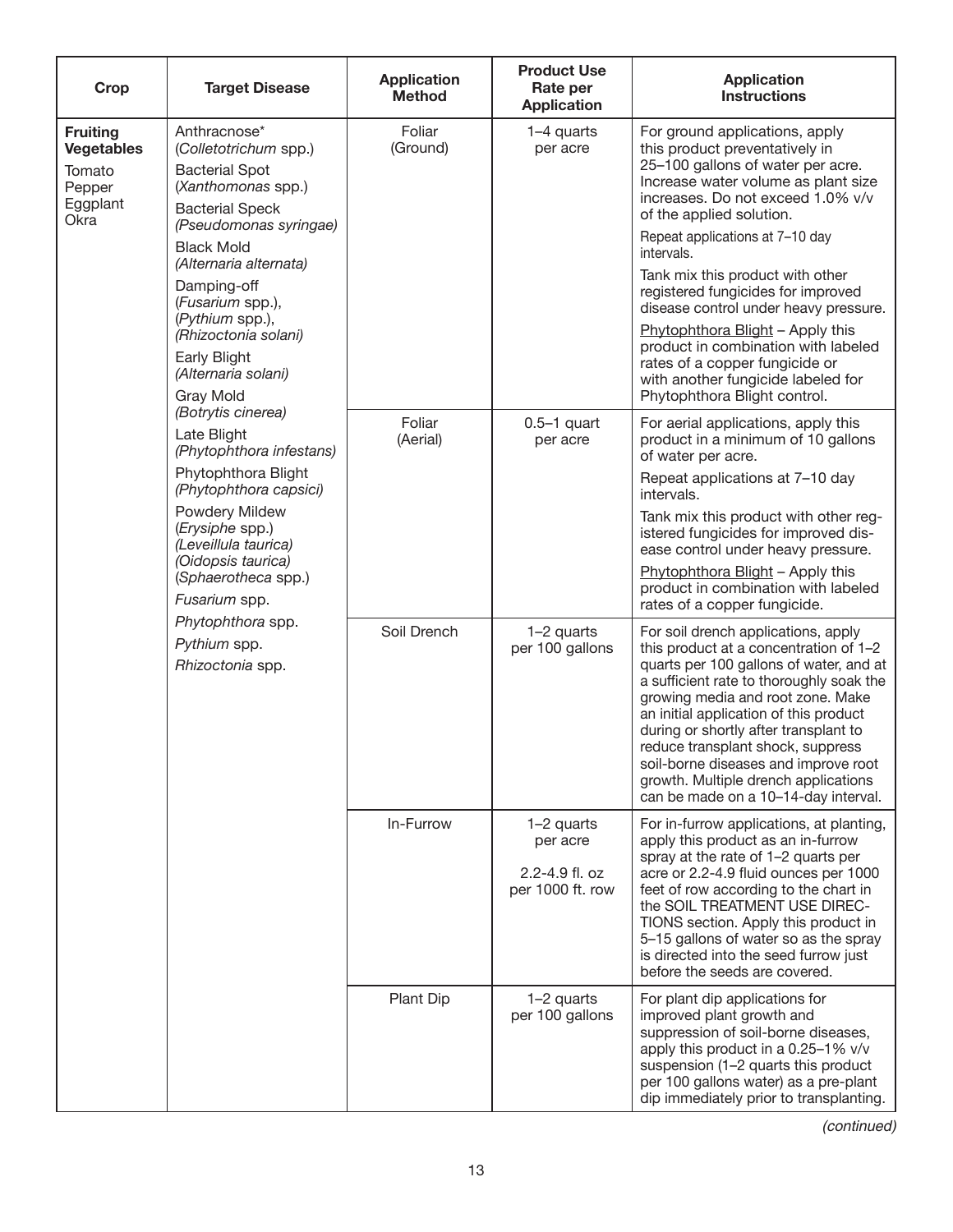| Crop                                            | <b>Target Disease</b>                                                  | <b>Application</b><br><b>Method</b> | <b>Product Use</b><br>Rate per<br><b>Application</b> | <b>Application</b><br><b>Instructions</b>                                                                                                                                                                                                                                                                                                            |
|-------------------------------------------------|------------------------------------------------------------------------|-------------------------------------|------------------------------------------------------|------------------------------------------------------------------------------------------------------------------------------------------------------------------------------------------------------------------------------------------------------------------------------------------------------------------------------------------------------|
| <b>Fruiting</b><br><b>Vegetables</b><br>(cont.) | Fusarium spp.<br>Phytophthora spp.<br>Pythium spp.<br>Rhizoctonia spp. | Chemigation                         | 1–4 quarts<br>per acre                               | For chemigation applications for<br>improved plant growth and suppres-<br>sion of soil-borne diseases, apply<br>this product through drip irrigation<br>at the rate of 1-4 quarts per acre<br>immediately after transplant and at<br>14-day intervals or begin 14 days af-<br>ter transplant when plant dip or soil<br>drench applications are used. |
| * Not for use in California                     |                                                                        |                                     |                                                      |                                                                                                                                                                                                                                                                                                                                                      |

| Crop  | <b>Target Disease</b>                                                                                                     | <b>Application</b><br><b>Method</b> | <b>Product Use</b><br>Rate per<br><b>Application</b> | <b>Application</b><br><b>Instructions</b>                                                                                                                                                                                                                                                                                                                                                                                                                                                                                                                                                                                                                                                                                                                                                                                                                                                                                                                                                                           |
|-------|---------------------------------------------------------------------------------------------------------------------------|-------------------------------------|------------------------------------------------------|---------------------------------------------------------------------------------------------------------------------------------------------------------------------------------------------------------------------------------------------------------------------------------------------------------------------------------------------------------------------------------------------------------------------------------------------------------------------------------------------------------------------------------------------------------------------------------------------------------------------------------------------------------------------------------------------------------------------------------------------------------------------------------------------------------------------------------------------------------------------------------------------------------------------------------------------------------------------------------------------------------------------|
| Grape | Powdery Mildew<br>(Uncinula necator)<br>Botrytis Bunch Rot<br>(Botrytis cinerea)<br>Downy Mildew<br>(Plasmopara viticola) | Foliar                              | 1–4 quarts<br>per acre                               | For ground applications, apply this<br>product preventatively in 50-100 gallons<br>of water per acre or when the first<br>disease symptoms are visible. Do not<br>exceed 1.0% v/v of the applied solution.<br>The use rate when applied alone or as<br>an alternate spray is 2-4 quarts per acre.<br>When tank mixed with another fungicide,<br>the use rate is 1–4 quarts per acre.<br>Under high disease pressure, use in<br>a tank mix with another registered<br>fungicide for more effective control.<br>Repeat applications in 7-10 day<br>intervals depending upon crop growth<br>and disease pressure.<br>Dilute applications: this product can<br>be applied by ground equipment<br>to vine and tree crops in dilute<br>applications of 100-400 gallons of<br>water. Apply this product at a rate<br>of 2–4 quarts per acre when applied<br>alone or at 1-4 quarts per acre when<br>tank mixed with another fungicide.<br>Avoid excessive amounts of water that<br>result in the runoff of spray material. |

| Crop                                  | <b>Target Disease</b>                                                                                                                 | <b>Application</b><br><b>Method</b> | <b>Product Use</b><br>Rate per<br><b>Application</b> | <b>Application</b><br><b>Instructions</b>                                                                                                                                                                                                                                                                                                        |
|---------------------------------------|---------------------------------------------------------------------------------------------------------------------------------------|-------------------------------------|------------------------------------------------------|--------------------------------------------------------------------------------------------------------------------------------------------------------------------------------------------------------------------------------------------------------------------------------------------------------------------------------------------------|
| <b>Grass Grown</b><br><b>For Seed</b> | <b>Powdery Mildew</b><br>(Erysiphe graminis)<br>(Oidium spp.)<br>(Podosphaera spp.)<br>(Sphaerotheca spp.)<br>Rust<br>(Puccinia spp.) | Foliar<br>(Ground)                  | 1–4 quarts<br>per acre                               | For ground applications, apply this<br>product preventatively in 25-100 gal-<br>lons of water per acre when disease<br>symptoms are first visible or when<br>environmental conditions are condu-<br>cive to rapid disease development.<br>Continue sprays at 7-day intervals or<br>as needed. Do not exceed 1.0% v/v<br>of the applied solution. |
|                                       |                                                                                                                                       | Foliar<br>(Aerial)                  | $0.5-1$ quart<br>per acre                            | For aerial applications, apply this<br>product in a minimum of 5 gallons of<br>water per acre.                                                                                                                                                                                                                                                   |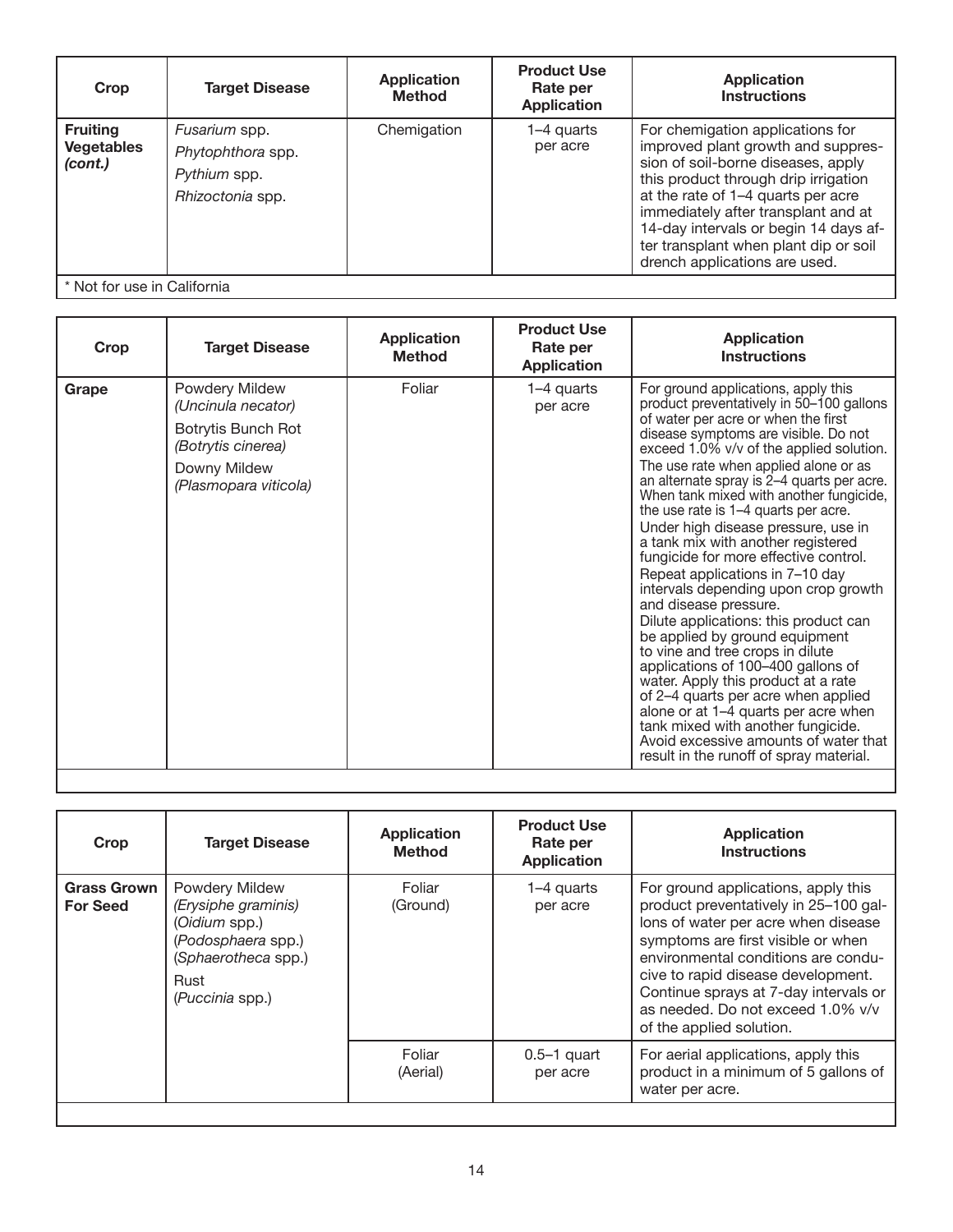| Crop                                                                                                                                                                                                                                              | <b>Target Disease</b>                                                   | <b>Application</b><br><b>Method</b> | <b>Product Use</b><br>Rate per<br><b>Application</b> | <b>Application</b><br><b>Instructions</b>                                                                                                                                                                             |
|---------------------------------------------------------------------------------------------------------------------------------------------------------------------------------------------------------------------------------------------------|-------------------------------------------------------------------------|-------------------------------------|------------------------------------------------------|-----------------------------------------------------------------------------------------------------------------------------------------------------------------------------------------------------------------------|
| <b>Herbs/Spices</b><br>Angelica<br><b>Balm</b><br><b>Basil</b><br>Borage<br><b>Burnet</b><br>Chamomile<br>Catnip<br>Chervil<br>Chive<br>Clary<br>Coriander<br>Costmary<br>Cilantro<br>Curry<br><b>Dillweed</b><br>Horehound<br>Hyssop<br>Lavender | Downy Mildew<br>(Peronospora spp.)<br>Powdery Mildew<br>(Erysiphe spp.) | Foliar<br>(Ground)                  | 1-4 quarts<br>per acre                               | For ground applications, apply<br>this product preventatively in a<br>minimum of 50 gallons of water per<br>acre. Do not exceed 1.0% v/v of the<br>applied solution.<br>Repeat applications at 7-10 day<br>intervals. |
| Lemongrass<br>Lovage<br>Marjoram<br>Mint<br>Nasturtium<br>Parsley (dried)<br>Peppermint<br>Rosemary<br>Sage<br>Savory (summer<br>and winter)<br>Sweet Bay<br>Tansy<br>Tarragon<br>Thyme<br>Wintergreen<br>Woodruff<br>Wormwood                    |                                                                         | Foliar<br>(Aerial)                  | $0.5-1$ quart<br>per acre                            | For aerial applications, apply this<br>product in a minimum of 5 gallons<br>water per acre.<br>Repeat applications at 7-10 day<br>intervals.                                                                          |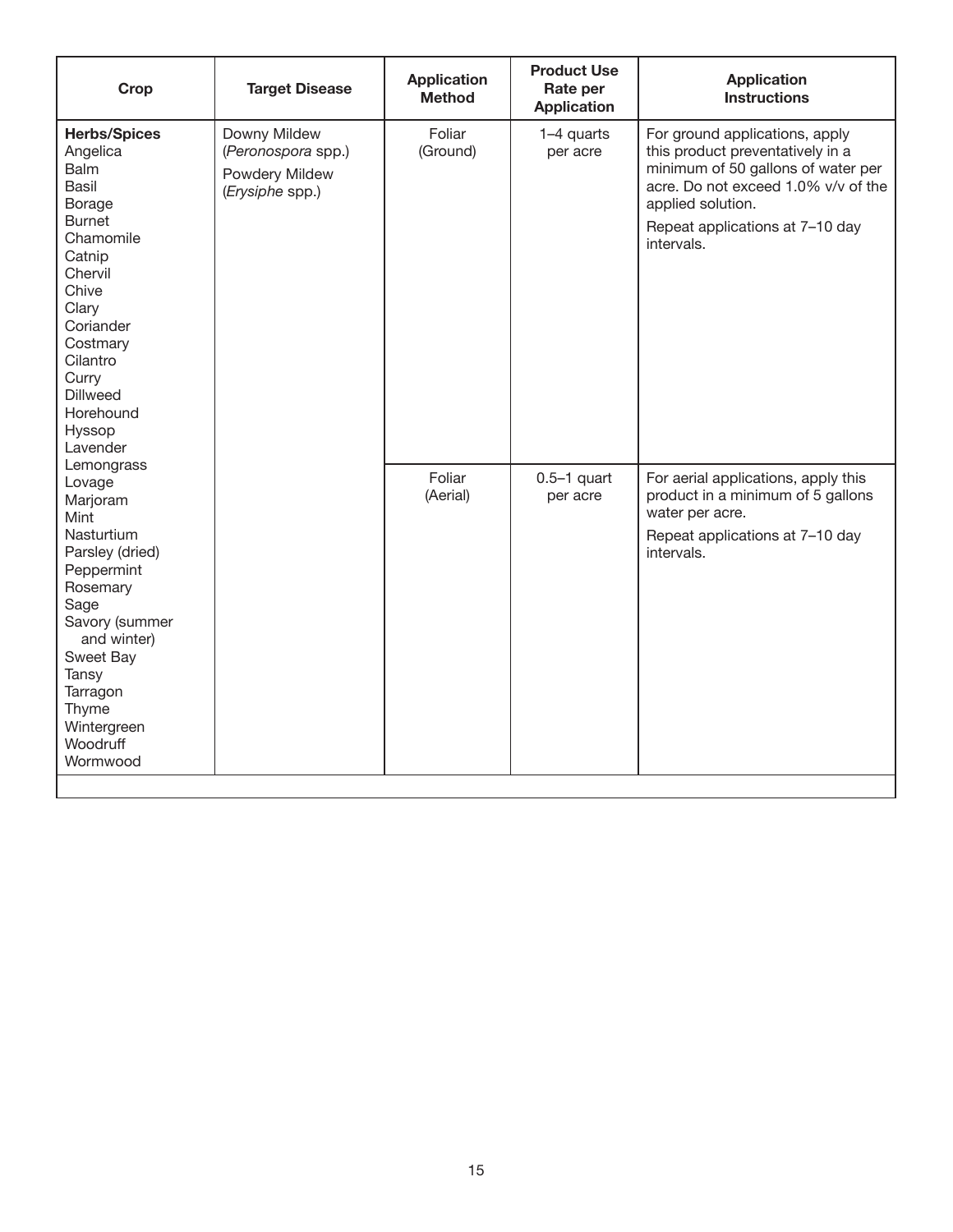| Crop        | <b>Target Disease</b>                                             | <b>Application</b><br><b>Method</b> | <b>Product Use</b><br>Rate per<br><b>Application</b> | <b>Application</b><br><b>Instructions</b>                                                                                                                                                                                                                                                                                                                                                                                                                   |
|-------------|-------------------------------------------------------------------|-------------------------------------|------------------------------------------------------|-------------------------------------------------------------------------------------------------------------------------------------------------------------------------------------------------------------------------------------------------------------------------------------------------------------------------------------------------------------------------------------------------------------------------------------------------------------|
| <b>Hops</b> | Downy Mildew<br>(Pseudoperonos-<br>pora humuli)<br>Powdery Mildew | Foliar                              | 1-4 quarts<br>per acre                               | Apply this product preventatively when disease symp-<br>toms are first visible or when environmental conditions<br>are conducive to rapid disease development. Continue<br>sprays at 7-day intervals or as needed.                                                                                                                                                                                                                                          |
|             | (Sphaerotheca<br>macularis)                                       |                                     |                                                      | Apply product at 1-4 quarts per acre when applied<br>in a tank mix, or at 2-4 quarts per acre when ap-<br>plied alone. Minimum spray volumes for hop growth<br>stages are as follows:                                                                                                                                                                                                                                                                       |
|             |                                                                   |                                     |                                                      | Emergence to Training: Apply 1-2 quarts this product<br>per acre using a minimum spray volume of 20 gallons<br>per acre. Coverage will vary with the size of the vines<br>and the type of spray equipment. Apply adequate<br>spray volume to achieve complete spray coverage.                                                                                                                                                                               |
|             |                                                                   |                                     |                                                      | Training to Wire-Touch: Apply 1-2 quarts this product<br>per acre using a minimum spray volume of 50 gallons<br>per acre. Coverage will vary with the size of the vines<br>and the type of spray equipment. Apply adequate<br>spray volume to achieve complete spray coverage.                                                                                                                                                                              |
|             |                                                                   |                                     |                                                      | Wire-Touch through Harvest: Apply 2-4 quarts<br>of this product using a minimum of 100 gallons<br>of water per acre. Higher water volumes may be<br>necessary to achieve thorough coverage after side<br>arms develop. Do not apply more than 4 quarts of<br>product per acre per application. Apply adequate<br>spray volume to achieve complete spray coverage.<br>Use the higher rates when moderate to high disease<br>pressure is present or expected. |
|             |                                                                   |                                     |                                                      | For control of Downy Mildew, tank mix this product<br>with another fungicide labeled for Downy Mildew<br>control and re-apply at a 7-day interval or according<br>to the label directions of the tank mix partner.                                                                                                                                                                                                                                          |

| Crop                                             | <b>Target Disease</b>                                                       | <b>Application</b><br><b>Method</b> | <b>Product Use</b><br>Rate per<br><b>Application</b> | <b>Application</b><br><b>Instructions</b>                                                                                                                  |
|--------------------------------------------------|-----------------------------------------------------------------------------|-------------------------------------|------------------------------------------------------|------------------------------------------------------------------------------------------------------------------------------------------------------------|
| Leafy<br>Vegetable<br><b>Crops</b>               | Downy Mildew<br>(Bremia lactucae)<br>(Peronospora spp.)                     | Foliar<br>(Ground)                  | $0.5 - 4$ quarts<br>per acre                         | For ground applications, apply this product at<br>0.5–4 quarts in 25–100 gallons of water per acre,<br>in a 0.5% -1.0% v/v applied solution.               |
| Arugula<br>Beet<br>Celery                        | <b>Bacterial Blight/Rot</b><br>(Xanthomonas spp.)<br>Early Blight of celery |                                     |                                                      | For concentrated ground applications, apply this<br>product at 0.5-1.5 quarts per acre in a minimum of<br>10 gallons of water per acre.                    |
| <b>Cress</b><br>Endive                           | (Cercospora apii)                                                           |                                     |                                                      | Repeat applications at 5-10 day intervals.                                                                                                                 |
| <b>Head Lettuce</b><br>Leaf Lettuce<br>Radicchio | Late Blight<br>(Septoria apiicola)<br>Powdery Mildew                        | Foliar<br>(Aerial)                  | $0.5 - 1.5$ quarts<br>per acre                       | West of the Rocky Mountains - For aerial applica-<br>tions, apply this product at 0.5–1.5 quarts per acre<br>in a minimum of 10 gallons of water per acre. |
| <b>Rhubarb</b><br>Spinach<br>Swiss Chard         | (Erysiphe<br>cichoracearum)<br>Sclerotinia Head                             |                                     |                                                      | East of the Rocky Mountains - For aerial applica-<br>tions, apply this product at 0.5-1 quarts per acre<br>in a minimum of 5 gallons of water per acre.    |
| Watercress                                       | and Leaf Drop<br>(Sclerotinia minor)<br>(Sclerotinia                        |                                     |                                                      | For California: For aerial application, apply REGA-<br>LIA <sup>®</sup> Biofungicide at 1-3 pints per acre in 10-20<br>gallons of water per acre.          |
|                                                  | sclerotiorum)                                                               |                                     |                                                      | Repeat applications at 5-10 day intervals.                                                                                                                 |

**Restrictions:** Do not apply REGALIA® Biofungicide when extended/unseasonably cold or cold and cloudy conditions are expected. REGALIA® Biofungicide should not be applied when night-time temperatures will fall below 45°F and relative humidity is predicted to be above 80%. Applications during daylight hours are preferred over night-time applications.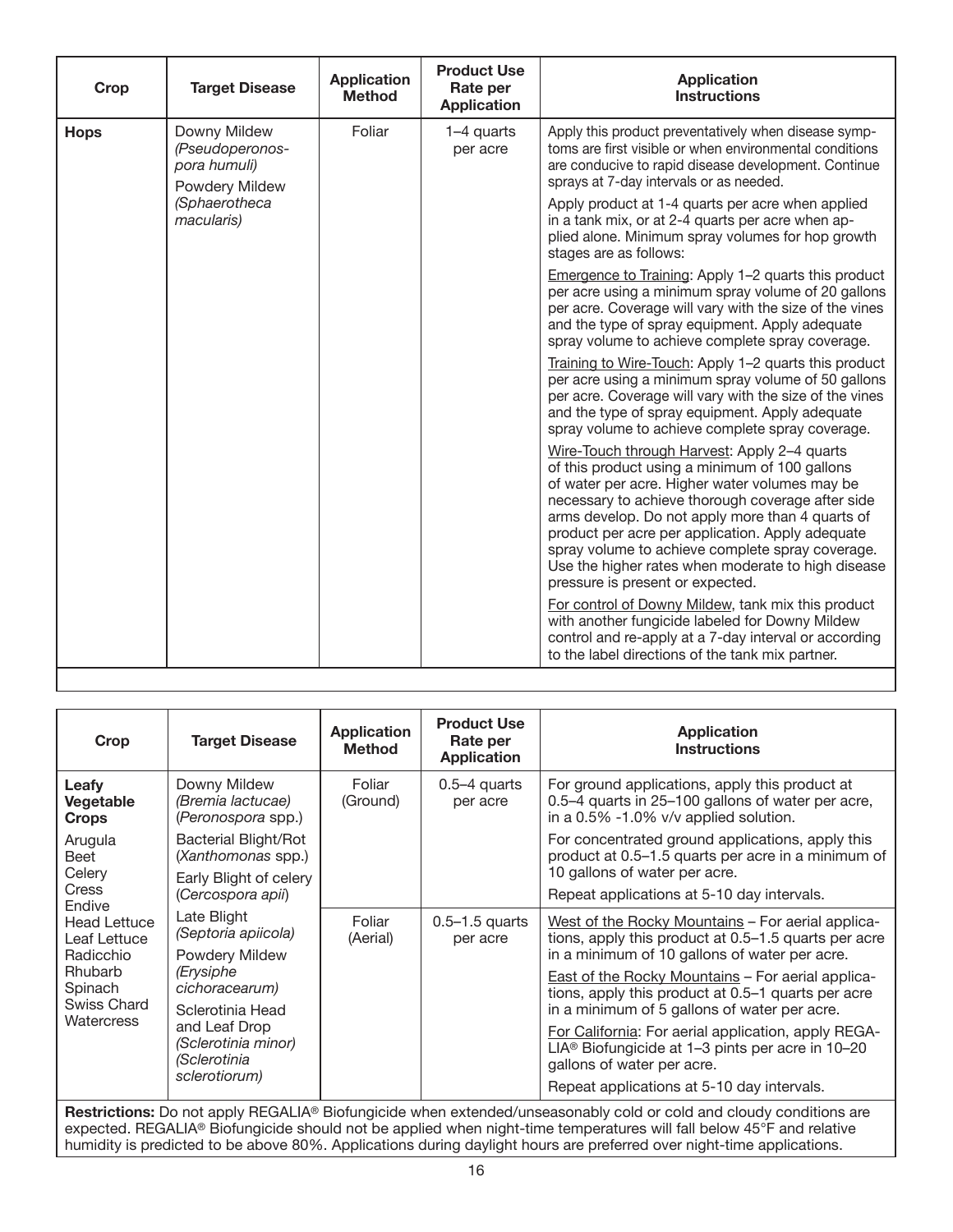| Crop                                                                                                                                                                                                 | <b>Target Disease</b>                                                                                                                                                                                                                      | <b>Application</b><br><b>Method</b> | <b>Product Use</b><br>Rate per<br><b>Application</b> | <b>Application</b><br><b>Instructions</b>                                                                                                     |
|------------------------------------------------------------------------------------------------------------------------------------------------------------------------------------------------------|--------------------------------------------------------------------------------------------------------------------------------------------------------------------------------------------------------------------------------------------|-------------------------------------|------------------------------------------------------|-----------------------------------------------------------------------------------------------------------------------------------------------|
| Legumes/<br><b>Vegetables</b><br>(not including soy-<br>beans and peanuts)                                                                                                                           | <b>Bacterial Blight</b><br>(Xanthomonas<br>campestris)<br>Gray Mold                                                                                                                                                                        | Foliar                              | 1–4 quarts<br>per acre                               | For foliar applications, apply this prod-<br>uct preventatively in 20–100 gallons of<br>water per acre.<br>For improved performance, use this |
| <b>Chick Peas</b><br>Dry Beans<br>Garden Peas<br>Green Beans<br>Lentils<br>Lima Beans<br>Peas<br>Shell Beans<br>Snap Beans<br>Split Peas<br>(including those<br>grown for seed or<br>oil production) | (Botrytis cinerea)<br>Pythium (aerial blight<br>phase)<br>(Pythium spp.)<br><b>Powdery Mildew</b><br>( <i>Erysiphe</i> spp.)<br>Rust<br>(Puccinia spp.)<br>(Uromyces<br>appendiculatus)<br><b>White Mold</b><br>(Sclerotinia sclerotiorum) |                                     |                                                      | product in a tank mix or rotational pro-<br>gram with another registered fungicide.<br>Repeat applications at 7-10 day intervals.             |

| Crop                                        | <b>Target Disease</b>                                                                                                                                                                                                          | <b>Application</b><br><b>Method</b> | <b>Product Use</b><br>Rate per<br><b>Application</b> | <b>Application</b><br><b>Instructions</b>                                                                                                                                                                                                                                                                                                                                                                                                                                                                                                                                                           |
|---------------------------------------------|--------------------------------------------------------------------------------------------------------------------------------------------------------------------------------------------------------------------------------|-------------------------------------|------------------------------------------------------|-----------------------------------------------------------------------------------------------------------------------------------------------------------------------------------------------------------------------------------------------------------------------------------------------------------------------------------------------------------------------------------------------------------------------------------------------------------------------------------------------------------------------------------------------------------------------------------------------------|
| <b>Non-Grass Animal</b><br>Feed             |                                                                                                                                                                                                                                | Foliar<br>(Ground)                  | 1 quart<br>per acre                                  | For plant health applications, apply 10-<br>14 days prior to cutting.                                                                                                                                                                                                                                                                                                                                                                                                                                                                                                                               |
| Alfalfa                                     |                                                                                                                                                                                                                                | Foliar<br>(Aerial)                  | $0.5-1$ quart<br>per acre                            | For plant health applications, apply 10-<br>14 days prior to cutting.                                                                                                                                                                                                                                                                                                                                                                                                                                                                                                                               |
| <b>Non-Grass Animal</b><br>Feed<br>Alfalfa* | Anthracnose and Black<br>Stem Rot<br>(Colletotrichum trifolii)<br>Downy Mildew<br>(Peronospora trifoliorum)<br><b>Powdery Mildew</b><br>(Erysiphe polygoni)<br>Sclerotinia stem and<br>crown rot<br>(Sclerotinia sclerotiorum) | Foliar<br>(Ground)                  | 1-2 quarts<br>per acre                               | For ground applications to optimize<br>disease control and to maximize yields,<br>apply this product in 15-40 gallons of<br>water per acre.<br>Apply this product preventatively or<br>when the first disease symptoms ap-<br>pear. Repeat applications on 7-14 day<br>intervals depending upon crop growth<br>and disease pressure.<br>For plant health applications, apply 10-<br>14 days prior to cutting.<br>When the plants are under high disease                                                                                                                                             |
|                                             |                                                                                                                                                                                                                                |                                     |                                                      | pressure, tank-mix this product with an-<br>other fungicide for more effective control.                                                                                                                                                                                                                                                                                                                                                                                                                                                                                                             |
|                                             |                                                                                                                                                                                                                                | Foliar<br>(Aerial)                  | $0.5-1$ quarts<br>per acre                           | For aerial applications, apply this product<br>in a minimum of 5 gallons water per acre.<br>It is important to apply this product at<br>the flag leaf stage to maximize yield.<br>Apply this product preventatively or<br>when the first disease symptoms ap-<br>pear. Repeat applications on 7-14 day<br>intervals depending upon crop growth<br>and disease pressure.<br>For plant health applications, apply 10-<br>14 days prior to cutting.<br>When the plants are under high dis-<br>ease pressure, tank-mix this product<br>with another registered fungicide for<br>more effective control. |

\* Not for use in California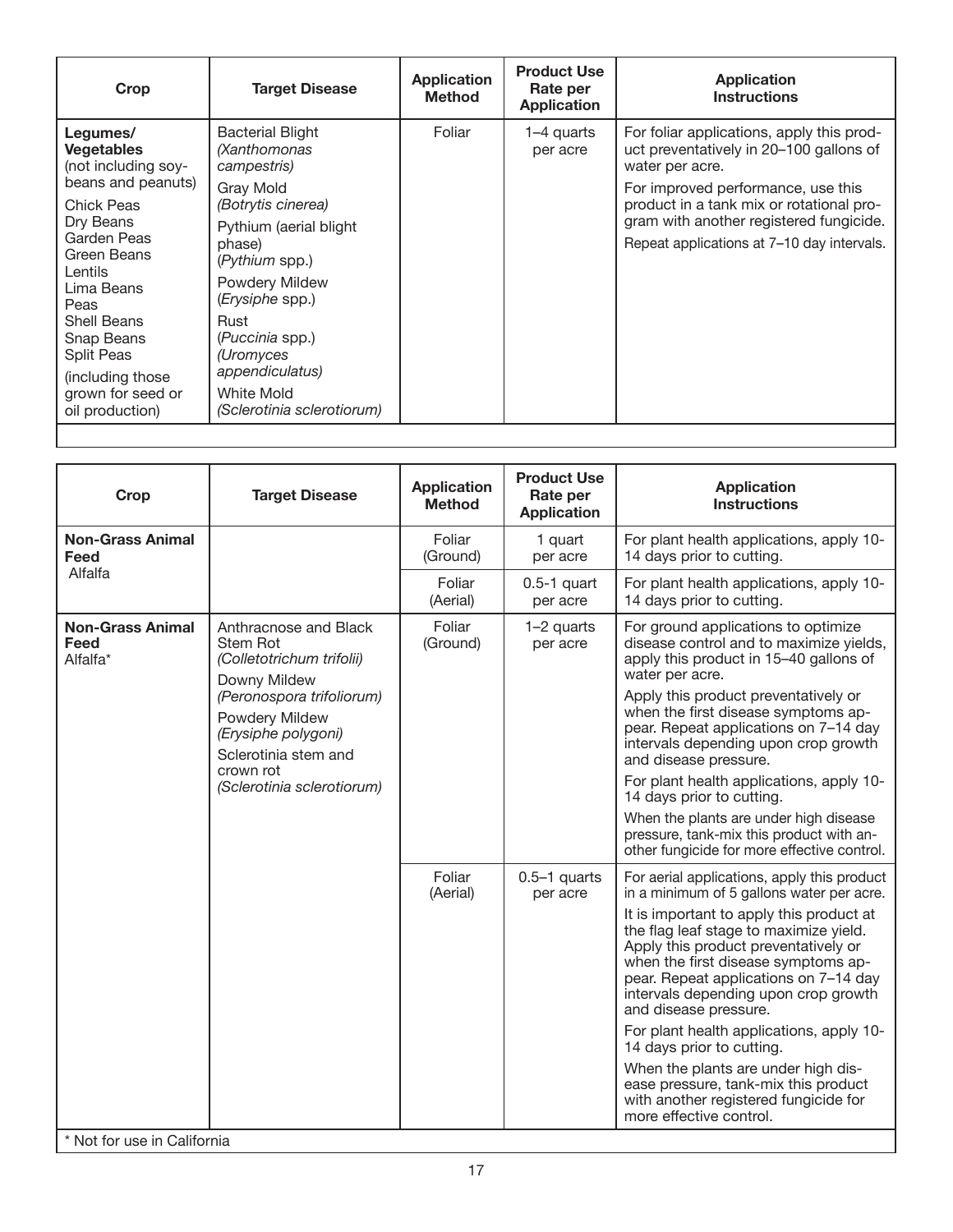| Crop                                                                                  | <b>Target Disease</b>                                                                                                                                                                                                                                                                                                                                                                                                                                                                                                                                                  | <b>Application</b><br><b>Method</b> | <b>Product Use</b><br>Rate per<br><b>Application</b> | <b>Application</b><br><b>Instructions</b>                                                                                                                                                                                                                                                                                                                                                                                                                                                                                                                                                                                                                                                                                                                                                                                                                                                                                                                                                                                                                                                                                                                       |
|---------------------------------------------------------------------------------------|------------------------------------------------------------------------------------------------------------------------------------------------------------------------------------------------------------------------------------------------------------------------------------------------------------------------------------------------------------------------------------------------------------------------------------------------------------------------------------------------------------------------------------------------------------------------|-------------------------------------|------------------------------------------------------|-----------------------------------------------------------------------------------------------------------------------------------------------------------------------------------------------------------------------------------------------------------------------------------------------------------------------------------------------------------------------------------------------------------------------------------------------------------------------------------------------------------------------------------------------------------------------------------------------------------------------------------------------------------------------------------------------------------------------------------------------------------------------------------------------------------------------------------------------------------------------------------------------------------------------------------------------------------------------------------------------------------------------------------------------------------------------------------------------------------------------------------------------------------------|
| <b>Pome Fruits</b><br>Apple<br>Crabapple<br>Loquat<br>Oriental Pear<br>Pear<br>Quince | Powdery Mildew<br>(Podosphaera leucotricha)<br>Alternaria Blotch<br>(Alternaria mali)<br>Apple Scab<br><i>Nenturia</i><br><i>inaequalis</i> )<br>Suppression only<br><b>Bitter Rot</b><br>(Colletotrichum spp.)<br>Cedar-Apple Rust<br>(Gymnosporangium<br>juniperi-virginianae)<br>Suppression only<br>Fire Blight<br>(Erwinia amylovora)<br>Suppression only<br>Flyspeck<br>(Zygophiala<br><i>jamaicensis</i> )<br>Sooty Blotch<br>(Geastrumia<br>polystigmati)<br>(Leptodontium elatius)<br>(Peltaster fructicola)<br><b>White Rot</b><br>(Botryosphaeria dothidea) | Foliar                              | 1-4 quarts<br>per acre                               | For foliar applications, apply this product<br>in 50-100 gallons of water per acre. Do not<br>exceed 1.0% v/v of the applied solution.<br>Repeat applications on 7-10 day intervals.<br>Additional sprays beyond second cover may<br>be needed on susceptible varieties, or when<br>environmental conditions are conducive<br>to rapid disease development. Use high<br>label rate and shorter spray intervals when<br>conditions are conducive to rapid disease<br>development.<br>Use caution when selecting spray adjuvants.<br>Select only those adjuvants which through<br>prior experience do not affect fruit finish when<br>combined with this product. Avoid excessive<br>amounts of water that result in runoff of spray<br>material.<br>Fire Blight - For suppression, apply 1-2<br>quarts of this product in 50-100 gallons of<br>water per acre beginning at green tip through<br>bloom. Following bloom, this product can be<br>applied at 2-4 quarts per acre. For maximum<br>control, use this product prior to infection<br>events. During periods of rapid development<br>and frequent infection periods, use spray<br>intervals of 3-7 days. |

*(continued)*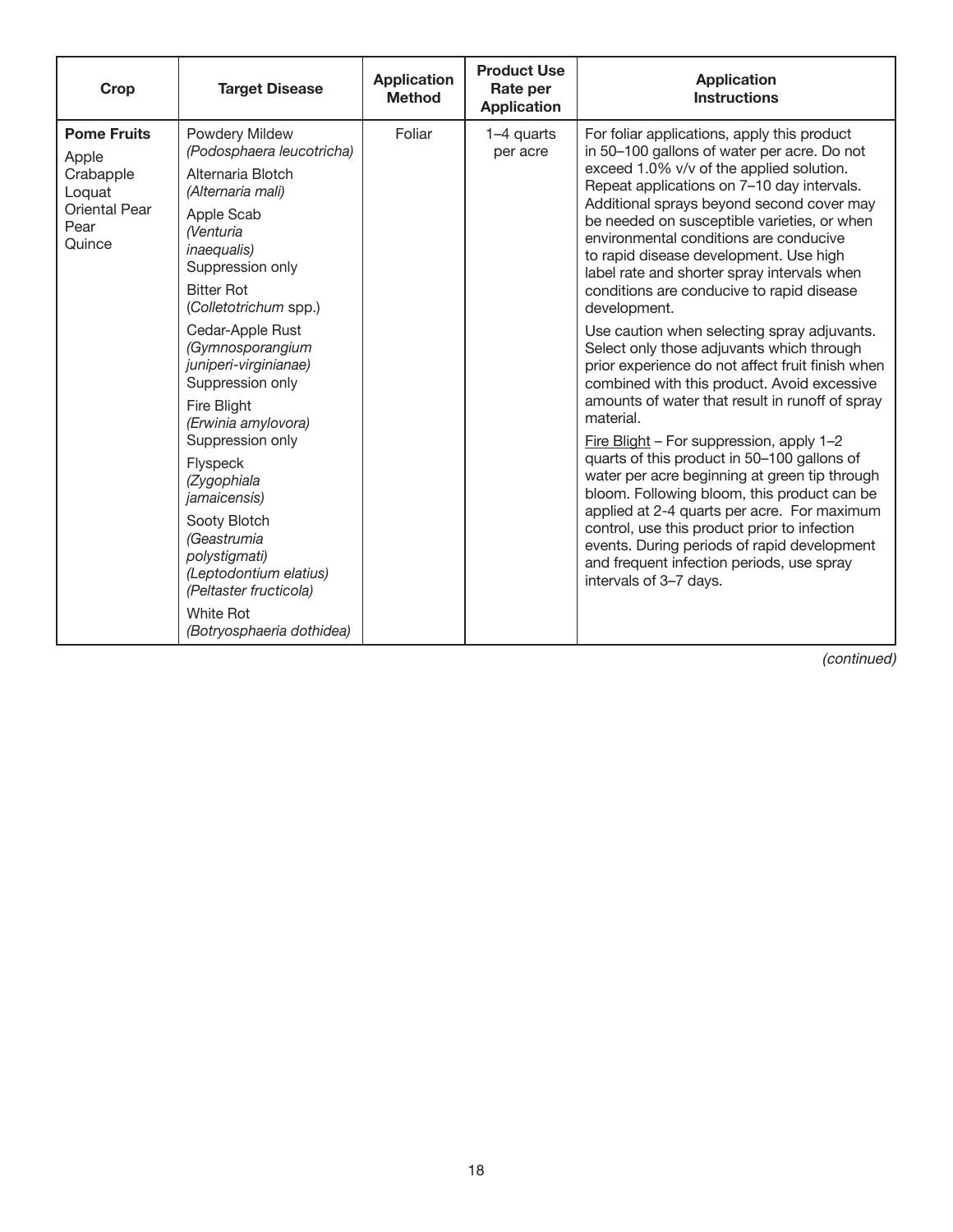| Crop                          | <b>Target Disease</b>                                                                                                                                                                                                                                                                                                                                                                                                                                                                                                             | <b>Application</b><br><b>Method</b> | <b>Product Use</b><br>Rate per<br><b>Application</b> | <b>Application</b><br><b>Instructions</b>                                                                                                                                                                                                                                                                                                                                                                                                                                                                                                                                                                                                                                                                                                                                                                                                                                                                                                                                                                                                |
|-------------------------------|-----------------------------------------------------------------------------------------------------------------------------------------------------------------------------------------------------------------------------------------------------------------------------------------------------------------------------------------------------------------------------------------------------------------------------------------------------------------------------------------------------------------------------------|-------------------------------------|------------------------------------------------------|------------------------------------------------------------------------------------------------------------------------------------------------------------------------------------------------------------------------------------------------------------------------------------------------------------------------------------------------------------------------------------------------------------------------------------------------------------------------------------------------------------------------------------------------------------------------------------------------------------------------------------------------------------------------------------------------------------------------------------------------------------------------------------------------------------------------------------------------------------------------------------------------------------------------------------------------------------------------------------------------------------------------------------------|
| <b>Pome Fruits</b><br>(cont.) | Powdery Mildew<br>(Podosphaera leucotricha)<br>Alternaria Blotch<br>(Alternaria mali)<br>Apple Scab<br><b>Nenturia</b><br><i>inaequalis</i> )<br>Suppression only<br><b>Bitter Rot</b><br>(Colletotrichum spp.)<br>Cedar-Apple Rust<br>(Gymnosporangium<br>juniperi-virginianae)<br>Suppression only<br>Fire Blight<br>(Erwinia amylovora)<br>Suppression only<br>Flyspeck<br>(Zygophiala<br>jamaicensis)<br>Sooty Blotch<br>(Geastrumia<br>polystigmati)<br>(Leptodontium elatius)<br>(Peltaster fructicola)<br><b>White Rot</b> |                                     |                                                      | Apply in sufficient water to provide<br>full coverage. For improved Fire Blight<br>performance, use this product in a rotational<br>program with copper or antibiotics registered<br>for Fire Blight control such as but not limited<br>to oxytetracycline or streptomycin.<br>Proper orchard cultural practices are essential<br>to eliminate Fire Blight-infected tissue from<br>the orchard to assure good performance<br>of any crop protection product. Remove<br>and destroy dead and diseased wood from<br>the orchard prior to and during the growing<br>season.<br>Scab - For suppression, apply 1-2 quarts of<br>this product in 50-100 gallons of water per<br>acre at green tip and through bloom when<br>environmental conditions become favorable<br>for primary Scab development and repeat on<br>a 7-10-day interval or as needed. Use this<br>product in a tank mix or rotational program<br>with other fungicides labeled for Scab control.<br>Following bloom, this product can be applied<br>at 2-4 quarts per acre. |
|                               | (Botryosphaeria dothidea)                                                                                                                                                                                                                                                                                                                                                                                                                                                                                                         |                                     |                                                      | Some sensitive tree fruit varieties have exhibited petal staining and/or necrosis after application of higher use rates.                                                                                                                                                                                                                                                                                                                                                                                                                                                                                                                                                                                                                                                                                                                                                                                                                                                                                                                 |

To minimize petal staining and/or necrosis:

• Use adjuvants that improve coverage, not penetration; follow the manufacturer's mixing instructions.

• Use adjuvants that through prior experience do not affect petal integrity when combined with this product.

• Apply 1 quart of this product in 50–100 gallons of water per acre in Pome Fruit, from 10% bloom to full bloom.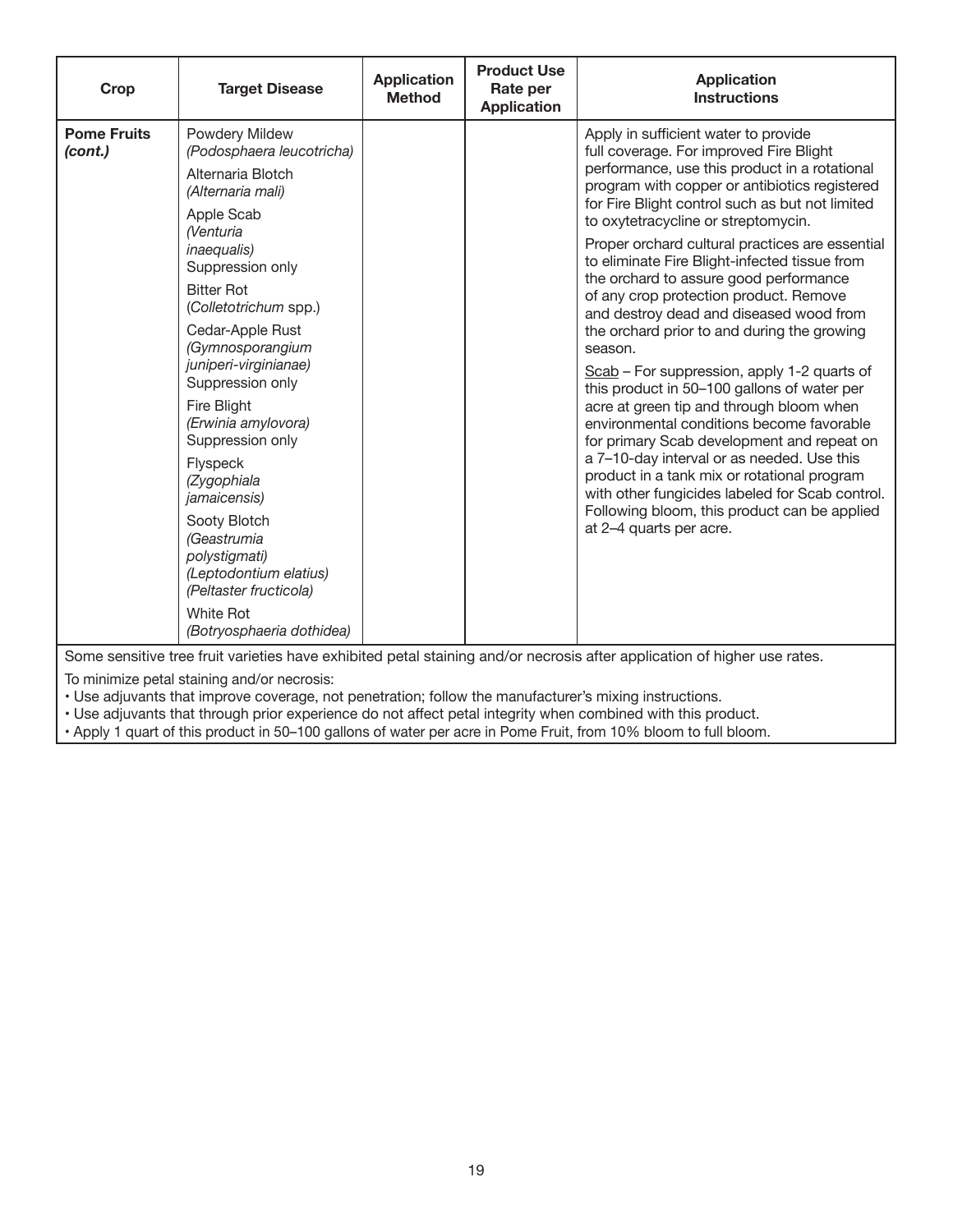| Crop                                                                                                       | <b>Target Disease</b>                                                                          | <b>Application</b><br><b>Method</b> | <b>Product Use</b><br>Rate per<br><b>Application</b>             | <b>Application</b><br><b>Instructions</b>                                                                                                                                                                                                                                                                                                                                                                                                                                                                                                                                                                                                                                                                                                                                                    |
|------------------------------------------------------------------------------------------------------------|------------------------------------------------------------------------------------------------|-------------------------------------|------------------------------------------------------------------|----------------------------------------------------------------------------------------------------------------------------------------------------------------------------------------------------------------------------------------------------------------------------------------------------------------------------------------------------------------------------------------------------------------------------------------------------------------------------------------------------------------------------------------------------------------------------------------------------------------------------------------------------------------------------------------------------------------------------------------------------------------------------------------------|
| Root, Tuber and<br><b>Corm Crops</b><br>Potato<br><b>Beet</b><br>Carrot<br>Ginger<br>Horseradish<br>Radish | Fusarium spp.<br>Pythium spp.<br>Rhizoctonia spp.<br>Verticillium spp.                         | In-Furrow                           | 1-2 quarts<br>per acre<br>$2.2 - 4.9$ fl. oz<br>per 1000 ft. row | For in-furrow applications at planting, apply this<br>product as an in-furrow spray at the rate of 1-2<br>quarts per acre or 2.2-4.9 fluid ounces per 1000<br>feet of row according to the chart in the SOIL<br>TREATMENT USE DIRECTIONS section. Apply<br>this product in 5-15 gallons of water so as the<br>spray is directed into the seed furrow just before<br>the seeds are covered.                                                                                                                                                                                                                                                                                                                                                                                                   |
| Sweet Potato<br>Turnip<br>(including<br>those for seed<br>production)                                      | Bacterial<br>Leaf Blight<br>(Xanthomonas<br>campestris)<br>Early Blight<br>(Alternaria solani) | Foliar                              | 1-4 quarts<br>per acre                                           | For foliar applications, apply this product in 25-<br>100 gallons of water per acre sufficient to provide<br>thorough coverage. Do not exceed 1.0% v/v of<br>the applied solution. Begin application soon after<br>emergence or transplant, and when conditions<br>are conducive to disease development. Repeat<br>on a 7-10 day interval or as needed. Use shorter<br>intervals when conditions are conducive to rapid<br>disease development.<br>For suppression of Early Blight, begin application<br>of this product in 25-100 gallons of water per<br>acre soon after emergence when conditions are<br>conducive to disease development. Repeat on<br>a 5-7-day interval or as needed. For improved<br>performance, use this product in a tank mix with<br>other registered fungicides. |

'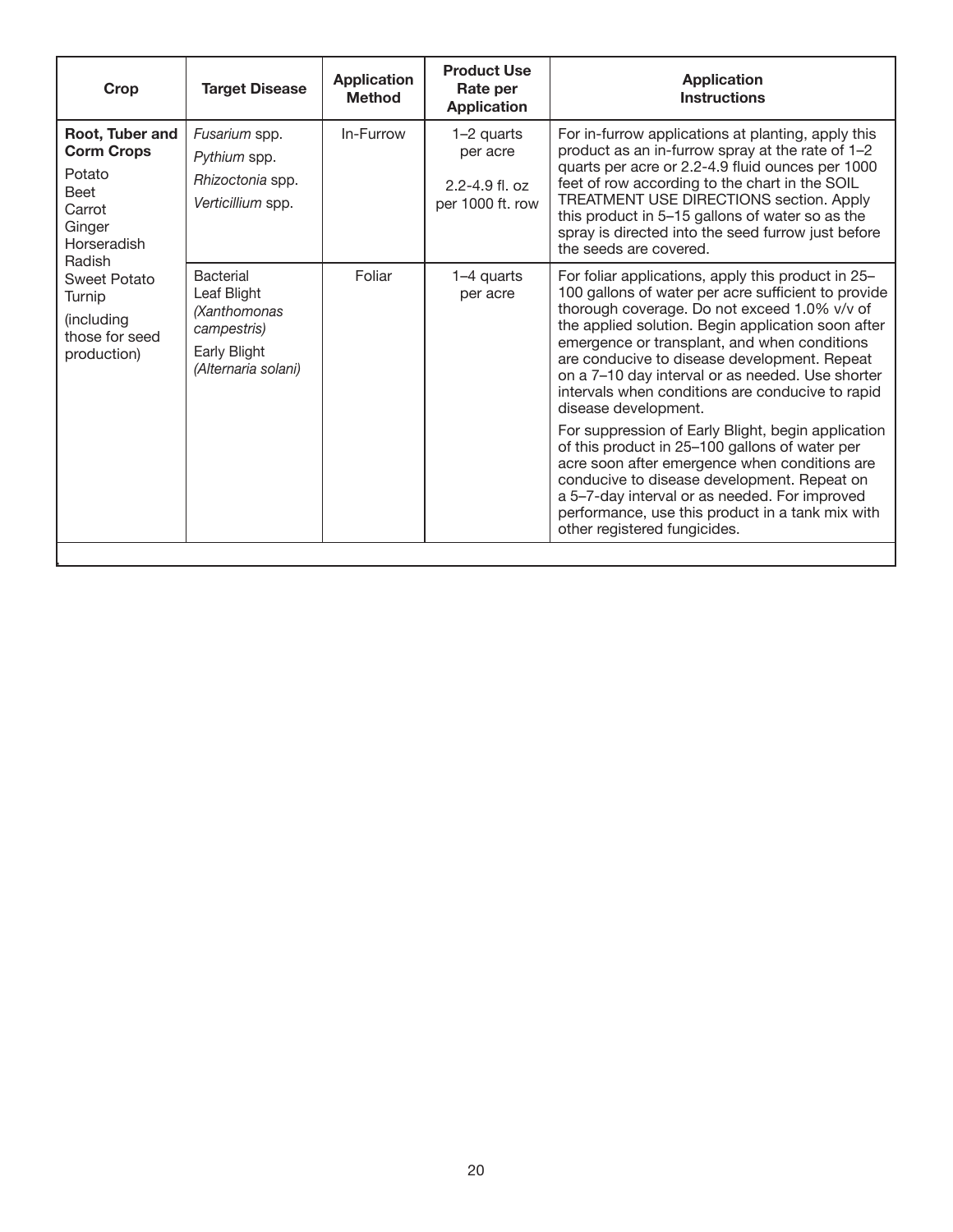| Crop                                                                                                       | <b>Target Disease</b>                                                         | <b>Application</b><br><b>Method</b>                                                                                                                                                                                                                                                                                | <b>Product Use</b><br>Rate per<br><b>Application</b>                                                                                                                                         | <b>Application</b><br><b>Instructions</b>                                                                                                                                                                                                                                                                           |
|------------------------------------------------------------------------------------------------------------|-------------------------------------------------------------------------------|--------------------------------------------------------------------------------------------------------------------------------------------------------------------------------------------------------------------------------------------------------------------------------------------------------------------|----------------------------------------------------------------------------------------------------------------------------------------------------------------------------------------------|---------------------------------------------------------------------------------------------------------------------------------------------------------------------------------------------------------------------------------------------------------------------------------------------------------------------|
| <b>Stone Fruits</b><br>Apricot <sup>+</sup><br>Cherry<br><i>(sweet)</i><br>and tart)<br>Nectarine<br>Peach | Brown Rot Blossom<br><b>Blight</b><br>(Monilinia laxa)<br>Brown Rot Fruit Rot | Foliar                                                                                                                                                                                                                                                                                                             | 1-4 quarts<br>per acre                                                                                                                                                                       | For foliar applications, apply this<br>product preventatively in 50-100 gallons<br>of water per acre. Do not exceed 1.0%<br>v/v of the applied solution.                                                                                                                                                            |
|                                                                                                            | (Monilinia fruticola)<br>Powdery Mildew<br>(Podosphaera spp.)                 |                                                                                                                                                                                                                                                                                                                    |                                                                                                                                                                                              | Apply 1 quart in 50 gallons or 2 quarts in<br>100 gallons of water per acre from pink<br>bud through bloom.                                                                                                                                                                                                         |
| Plum<br>Plumcot<br>Prune                                                                                   | (Sphaerotheca<br>pannosa)<br>Shot Hole<br>(Wilsonomyces<br>carpophilus)       |                                                                                                                                                                                                                                                                                                                    | Brown Rot Blossom Blight - Begin<br>application of this product in 50-100<br>gallons of water per acre at early bloom,<br>and repeat through petal fall on a 7-day<br>interval or as needed. |                                                                                                                                                                                                                                                                                                                     |
|                                                                                                            |                                                                               |                                                                                                                                                                                                                                                                                                                    |                                                                                                                                                                                              | Powdery Mildew - Begin application of<br>this product in 50-100 gallons of water per<br>acre at popcorn stage, and repeat on a<br>7-day interval or as needed. For improved<br>performance, use this product in a tank mix<br>or rotational program with other registered<br>fungicides for powdery mildew control. |
|                                                                                                            |                                                                               | For all other diseases - Begin application<br>prior to disease development when<br>environmental conditions and plant<br>stage are conducive to rapid disease<br>development, and repeat on a 7-10-day<br>interval or as needed. Use in a tank mix<br>or rotational program when disease<br>conditions are severe. |                                                                                                                                                                                              |                                                                                                                                                                                                                                                                                                                     |

†Some sensitive apricot varieties have exhibited fruit spotting as a result of application. Spray a test strip to confirm your variety is not susceptible to spotting before spraying.

Some sensitive tree fruit varieties have exhibited petal staining and/or necrosis after application of higher use rates. To minimize petal staining and/or necrosis:

• Use adjuvants that improve coverage, not penetration; follow the manufacturer's mixing instructions.

• Use adjuvants that through prior experience do not affect petal integrity when combined with this product.

• Apply 1 quart of this product in 50–100 gallons of water per acre in:

-Cherries, from white bud (first white, popcorn) to full bloom,

-Stone fruit, from 10% bloom to full bloom.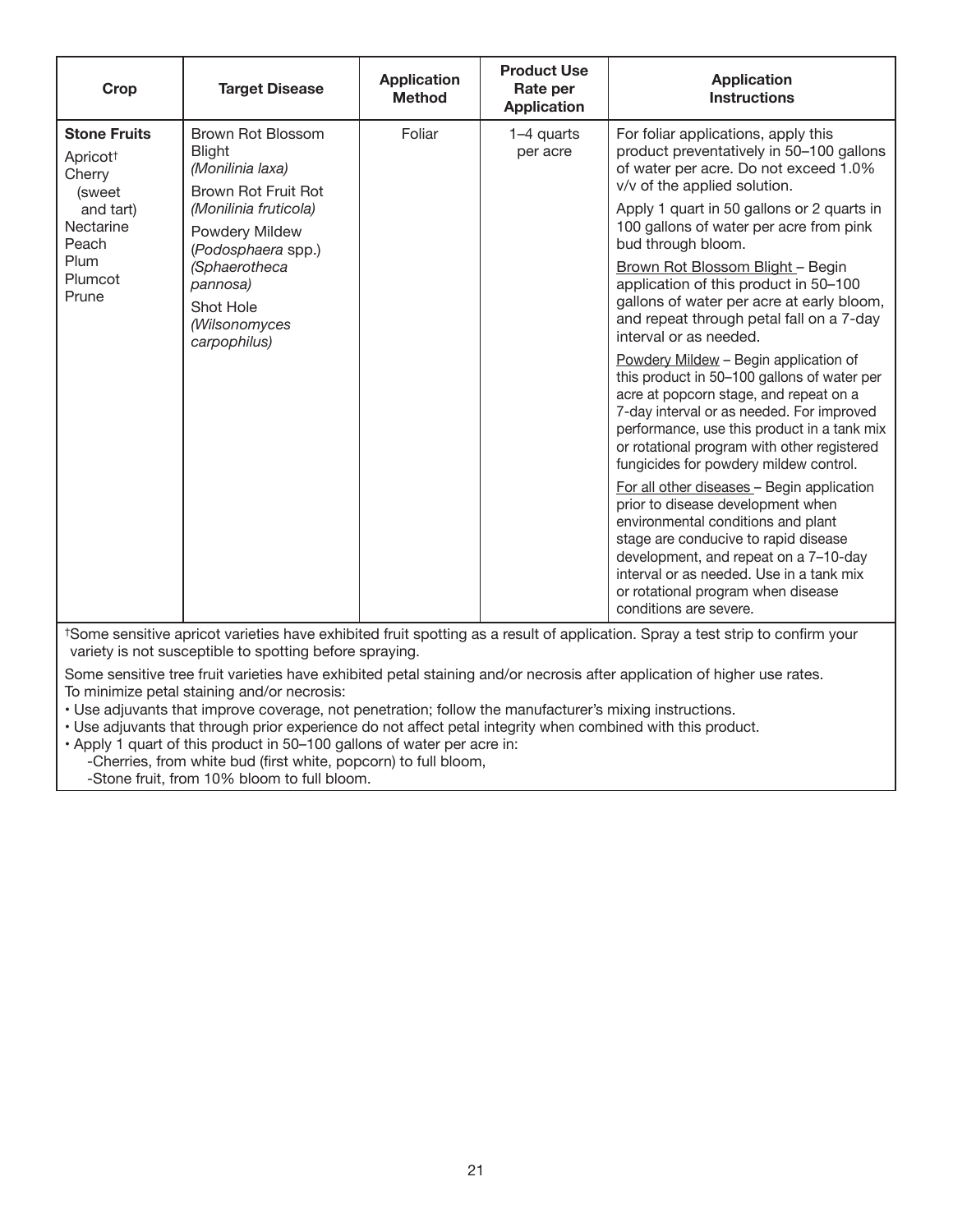| Crop                                 | <b>Target Disease</b>                                                                                                               | <b>Application</b><br><b>Method</b> | <b>Product Use</b><br>Rate per<br><b>Application</b> | <b>Application</b><br><b>Instructions</b>                                                                                                                                                                                                                                                                                                                                                                                                                                                                        |
|--------------------------------------|-------------------------------------------------------------------------------------------------------------------------------------|-------------------------------------|------------------------------------------------------|------------------------------------------------------------------------------------------------------------------------------------------------------------------------------------------------------------------------------------------------------------------------------------------------------------------------------------------------------------------------------------------------------------------------------------------------------------------------------------------------------------------|
| <b>Strawberry</b><br><b>Botrytis</b> | Anthracnose<br>(Colletotrichum spp.)<br>Suppression only<br>(Botrytis cinerea)<br><b>Powdery Mildew</b><br>(Sphaerotheca macularis) | Foliar                              | 1-4 quarts<br>per acre<br>1-2 quarts                 | For foliar applications, apply this product<br>preventatively in 50-100 gallons of water per<br>acre at 7-14-day spray intervals or as soon<br>as first symptoms of disease appear. Do not<br>exceed 1.0% v/v of the applied solution.<br>Anthracnose - For suppression, apply this<br>product preventatively in 50-100 gallons of<br>water per acre and repeat on a 7-day interval<br>or as needed. For best performance, tank mix<br>this product with other registered fungicides<br>for Anthracnose control. |
| $Rot*$                               | Colletotrichum Crown<br>(Colletotrichum spp.)<br>Phytophthora Root Rot<br>and Crown Rot<br>(Phytophthora spp.)                      | Plant Dip                           | per 100 gallons                                      | For plant dip applications for improved<br>plant growth and suppression of soil-borne<br>diseases, apply this product in a 0.25-0.5%<br>v/v suspension (1-2 quarts per 100 gal-<br>lons water) as a pre-plant dip to strawberry<br>plants, roots and crowns immediately prior to<br>transplanting.                                                                                                                                                                                                               |
|                                      | Verticillium Wilt<br>(Verticillium spp.)                                                                                            | Soil Drench                         | 1-3 quarts<br>per 100 gallons                        | For soil drench applications, apply this<br>product at a concentration of 1-3 quarts per<br>100 gallons of water, and at a sufficient rate<br>to thoroughly soak the growing media and<br>root zone. Make an initial application of this<br>product during or shortly after transplant<br>to reduce transplant shock, suppress soil-<br>borne diseases and improve root growth.<br>Multiple drench applications can be made<br>on a 10-14 day interval.                                                          |
| * Not for use in California          |                                                                                                                                     | Chemigation                         | 1-4 quarts<br>per acre                               | For chemigation applications for improved<br>plant growth and suppression of soil-borne<br>diseases, apply this product through drip<br>irrigation at the rate of 1-4 quarts per acre<br>immediately after transplant and at 14-day in-<br>tervals or begin 14 days after transplant when<br>plant dip or soil drench applications are used.                                                                                                                                                                     |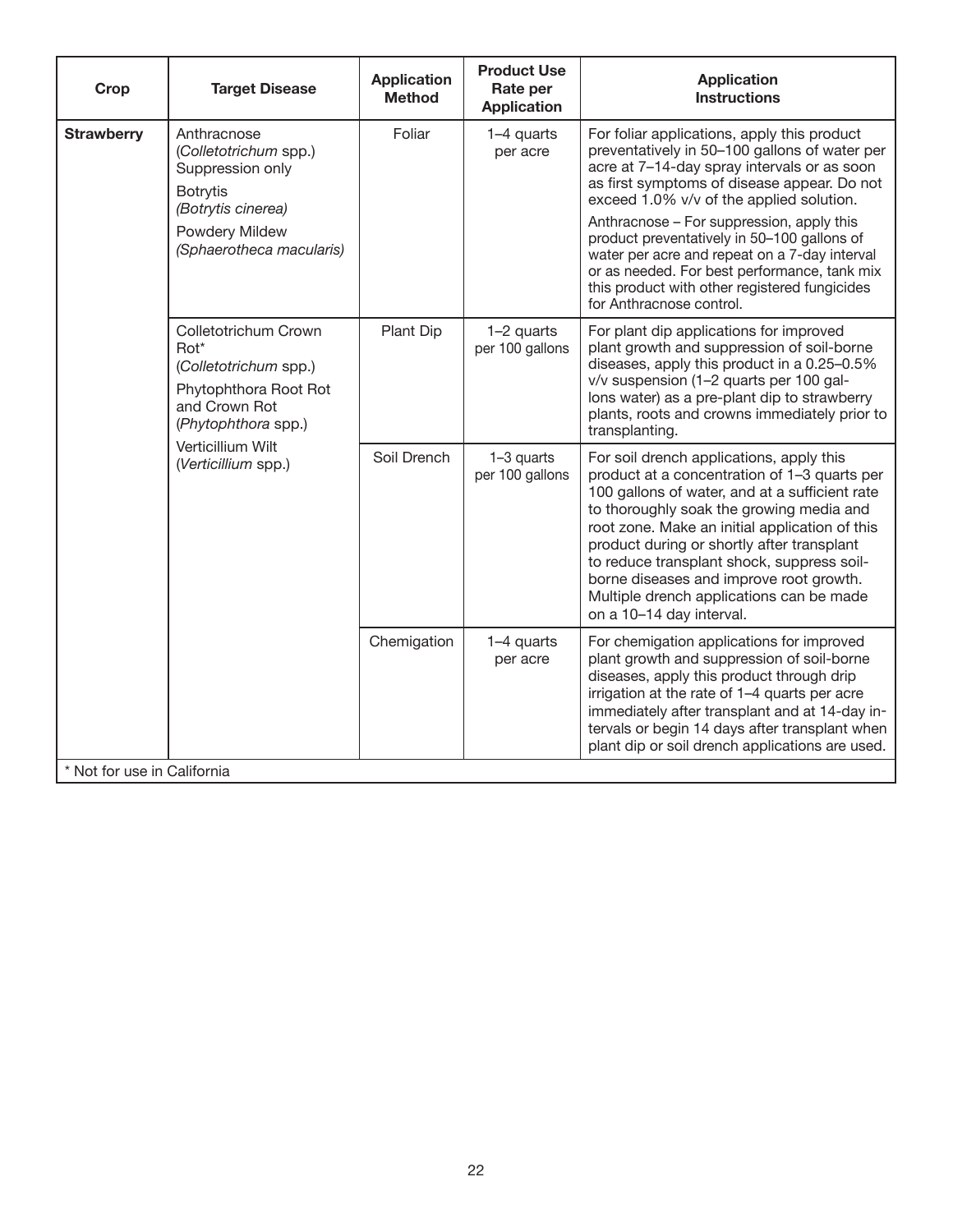| <b>Crop</b>                                                                                                                                     | <b>Target Disease</b>                                                                                                                                                                                                                                                                                                                             | <b>Application</b><br><b>Method</b> | <b>Product Use</b><br>Rate per<br><b>Application</b> | <b>Application</b><br><b>Instructions</b>                                                                                                                                                                                                                                                                                                                                                                                                                                                  |
|-------------------------------------------------------------------------------------------------------------------------------------------------|---------------------------------------------------------------------------------------------------------------------------------------------------------------------------------------------------------------------------------------------------------------------------------------------------------------------------------------------------|-------------------------------------|------------------------------------------------------|--------------------------------------------------------------------------------------------------------------------------------------------------------------------------------------------------------------------------------------------------------------------------------------------------------------------------------------------------------------------------------------------------------------------------------------------------------------------------------------------|
| <b>Tree Nut Crops</b><br><b>Walnut (Black</b><br>and English)<br>Almond<br>Cashew<br>Chestnut<br>Filbert<br>Macadamia nut<br>Pecan<br>Pistachio | <b>Walnut Blight</b><br>(Xanthomonas campestris)<br>Alternaria Late Blight,<br>Alternaria Leaf Spot<br>(Alternaria spp.)<br>Anthracnose<br>(Colletotrichum spp.)<br>(Gnomonia leptostyla)<br><b>Bacterial Canker</b><br>(Erwinia nigrifluens)<br>(Pseudomonas syringae)<br>Botryosphaeria Blight<br>(Botryosphaeria dothidea)<br>Brown / Hull Rot | Foliar<br>(Ground)                  | 1-4 quarts<br>per acre                               | For ground applications, apply this<br>product in 50-100 gallons of water<br>per acre. Do not exceed 1.0% v/v of<br>the applied solution.<br>This product can be tank mixed<br>at the lower rate with another<br>registered fungicide under heavy<br>disease pressure.<br>Avoid excessive amounts of water<br>that result in the runoff of spray<br>material.<br>Walnut Blight - Under conditions of<br>heavy disease pressure, tank mix<br>this product with a copper-based<br>fungicide. |
|                                                                                                                                                 | (Monilinia spp.)<br>Eastern Filbert Blight<br>(Anisogramma anomala)<br>Green Fruit Rot<br>(Botrytis cinerea)<br>Leaf Rust<br>(Tranzschelia discolor)<br>Scab<br>(Cladosporium carpophilum)<br>(Sphaceloma perseae)<br>Shot Hole<br>(Wilsonomyces carpophilus)                                                                                     | Foliar<br>(Aerial)                  | $0.5-1$ quart<br>per acre                            | For aerial applications, apply this<br>product in a minimum of 10 gallons<br>per acre.                                                                                                                                                                                                                                                                                                                                                                                                     |

Some tree nut varieties have exhibited petal staining and/or necrosis after application of higher use rates.

To minimize petal staining and/or necrosis:

• Use adjuvants that improve coverage, not penetration; follow the manufacturer's mixing instructions.

• Use adjuvants that through prior experience do not affect petal integrity when combined with this product.

• Apply 1 quart in 50 gallons or 2 quarts in 100 gallons of water per acre from pink bud through bloom.

• Apply 1 quart of this product in 50–100 gallons of water per acre from 10% bloom to full bloom.

## **INTEGRATED PEST MANAGEMENT (IPM)**

Many conventional fungicides have been tested in an IPM regime with REGALIA® Biofungicide with very satisfactory results. One of the major objectives of IPM has been to reduce the probability of disease resistance development to a particular active ingredient.

The alternate use of (1–2 sprays) followed by a conventional, registered fungicide (1–2 sprays) has been successfully used in many crops. In addition, the use of tank mixes with a conventional fungicide has also been successful.

Follow label instructions of the particular registered product: Do not exceed amounts or treatment intervals on the label.